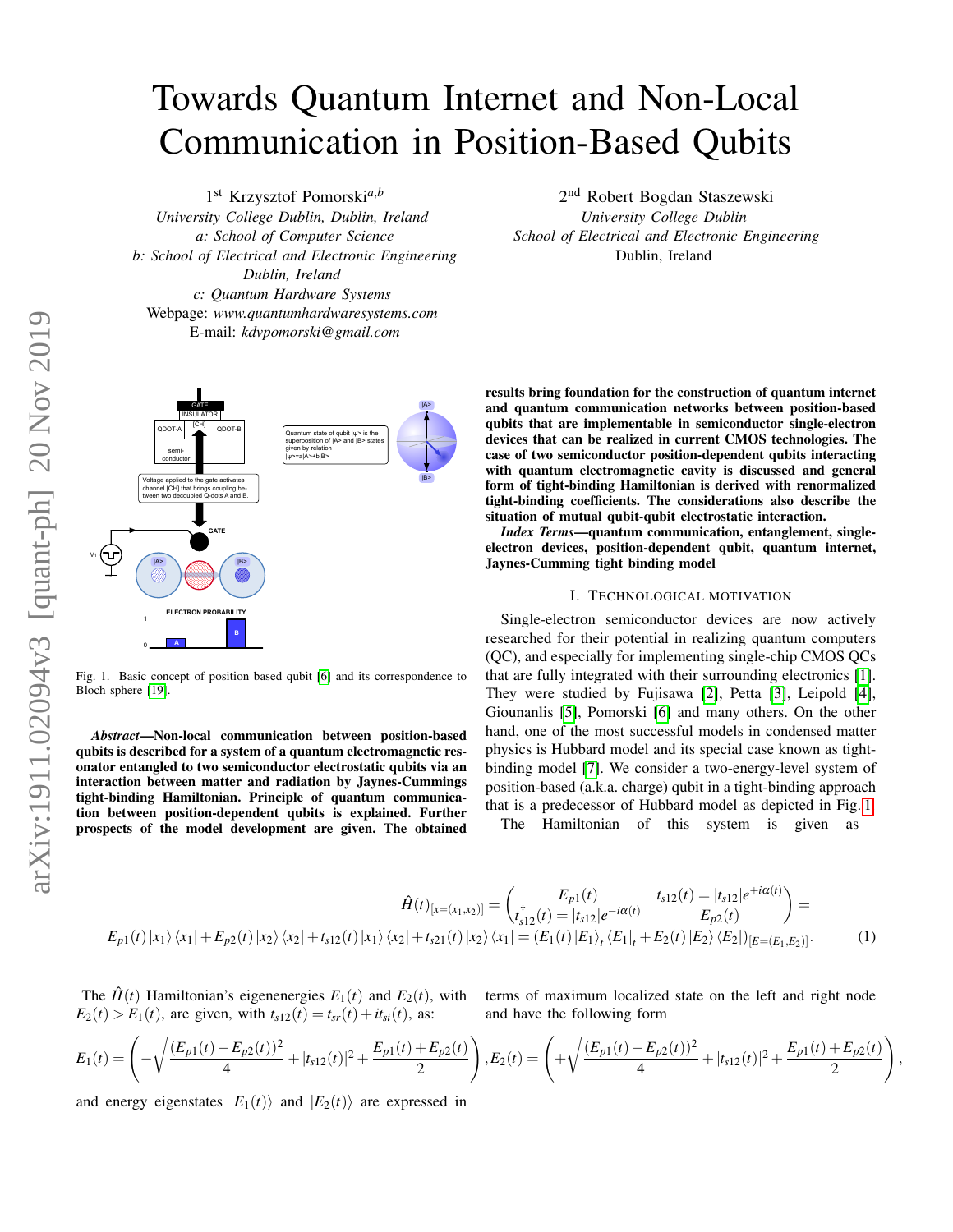$$
|E_{1},t\rangle = \left(\frac{(E_{p2}(t)-E_{p1}(t))+\sqrt{\frac{(E_{p2}(t)-E_{p1}(t))^2}{2}+|t_{s12}(t)|^2}}{-it_{sr}(t)+t_{si}(t)}\right) = \frac{(E_{p2}(t)-E_{p1}(t))+\sqrt{\frac{(E_{p2}(t)-E_{p1}(t))^2}{2}+|t_{s12}(t)|^2}}{-it_{sr}(t)+t_{si}(t)}|x_1\rangle-|x_2\rangle,
$$
  
\n
$$
|E_{2},t\rangle = \left(\frac{-(E_{p2}(t)-E_{p1}(t))+\sqrt{\frac{(E_{p2}(t)-E_{p1}(t))^2}{2}+|t_{s12}(t)|^2}}{t_{sr}(t)-it_{si}(t)}\right) = \frac{-(E_{p2}(t)-E_{p1}(t))+\sqrt{\frac{(E_{p2}(t)-E_{p1}(t))^2}{2}+|t_{s12}(t)|^2}}{t_{sr}(t)-it_{si}(t)}|x_1\rangle+|x_2\rangle.
$$
\n(2)

The last expressions can be written in a compact form

$$
\begin{pmatrix}\n\ket{E_1,t} \\
\ket{E_2,t}\n\end{pmatrix} = \hat{S}_{2\times2} \begin{pmatrix}\n\ket{x_1} \\
\ket{x_2}\n\end{pmatrix} = \begin{pmatrix}\n\frac{(E_{p2}(t) - E_{p1}(t)) + \sqrt{\frac{(E_{p2}(t) - E_{p1}(t))^2}{2} + |t_{s12}(t)|^2}}{-it_{sr}(t) + t_{si}(t)} & -1 \\
\frac{-(E_{p2}(t) - E_{p1}(t)) + \sqrt{\frac{(E_{p2}(t) - E_{p1}(t))^2}{2} + |t_{s12}(t)|^2}}{t_{sr}(t) - it_{si}(t)} & 1\n\end{pmatrix} \begin{pmatrix}\n\ket{x_1} \\
\ket{x_2}\n\end{pmatrix}.
$$
\n(3)

Setting  $t_{si}(t) = 1, t_{sr}(t) = 0$  and  $E_{p1}(t) = E_{p2}(t) = E_p$  we obtain  $\binom{|E_2|}{|E_1|}$  $|E_1\rangle_n$  $= \frac{1}{\sqrt{2}}$ 2  $(1 +1)$ 1 −1  $\binom{x_2}{ }$  $|x_1\rangle$  which brings Hadamard matrix as relating q-state in the position base and in the energy base, where  $|E_{1(2)}\rangle_n = \frac{1}{\sqrt{n}}$  $\frac{1}{2}$   $|E_{1(2)}\rangle$ . If we associate logic state 0 with occupancy of node 1 (spanned by  $|x_1\rangle$ ) and logic state 1 with occupancy of node 2 spanned by  $|x_2\rangle$ , then Hadamard operation on logic state 0 brings occupancy of  $E_2$  (so it is spanned by  $|E_2\rangle$ ) and Hadamard operation on logic state 1 brings the entire occupancy of energy level  $E_1$  (that is spanned by  $|E_1\rangle$ ).

It shall be underlined that in the most simple case of position-based qubit  $E_{p1} = E_{p2} = E_p = \text{const}_1$  and  $t_{s12} = |t| = \text{const}_2$  and we obtain  $|\psi(t)\rangle = \frac{1}{\sqrt{2}}$  $\frac{1}{2}(c_{E_1}e^{\frac{E_1}{\hbar}t}+c_{E2}e^{\frac{E_2}{\hbar}t})|x_1\rangle+\frac{1}{\sqrt{2}}$  $\frac{E_1}{2}(-c_{E1}e^{\frac{E_1}{\hbar}t}+c_{E_2}e^{\frac{E_2}{\hbar}t})|x_2\rangle$ . It implies an oscillation of probabilities for the electron presence at node 1 (quantum logical 0) and 2 (quantum logical 1) with frequency  $2|t| = E_2 - E_1$ , where  $|c_{E_1}|^2(|c_{E_2}|^2)$ is the probability for the quantum state to be in the ground (excited) state. It is possible to determine the qubit state under any evolution of two eigenergies  $E_1(t)$  and  $E_2(t)$  that are dependent on  $E_{p1}(t)$ ,  $E_{p2}(t)$ ,  $t_{s12}(t) = t_{sr}(t) + t_{si}(t)i$ . Simply, we have the state at any time instant given by

$$
|\psi_t\rangle = e^{\int_{t_0}^t \frac{1}{\hbar i} \hat{H}(t') dt'} |\psi_{t_0}\rangle = \hat{U}(t,t_0) |\psi_{t_0}\rangle = \begin{pmatrix} e^{\frac{1}{\hbar i} \int_{t_0}^t E_1(t') dt'}, 0 \\ 0 & e^{\frac{1}{\hbar i} \int_{t_0}^t E_2(t') dt'} \end{pmatrix} |\psi_{t_0}\rangle, \tag{4}
$$

We notice that in case of qubit the evolution operator is given as

$$
\hat{U}(t,t_0) = \begin{pmatrix} \frac{1}{h!} \int_{t_0}^t \left( -\sqrt{\frac{(E_{p1}(t') - E_{p2}(t'))^2}{4} + |t_{s12}(t')|^2} + \frac{E_{p1}(t') + E_{p2}(t')}{2} \right) dt'} \\ 0 & \frac{1}{h!} \int_{t_0}^t \left( +\sqrt{\frac{(E_{p1}(t') - E_{p2}(t'))^2}{4} + |t_{s12}(t')|^2} + \frac{E_{p1}(t') + E_{p2}(t')}{2} \right) dt'} \\ 0 & e^{\frac{1}{h!} \int_{t_0}^t \left( +\sqrt{\frac{(E_{p1}(t') - E_{p2}(t'))^2}{4} + |t_{s12}(t')|^2} + \frac{E_{p1}(t') + E_{p2}(t')}{2} \right) dt'} \end{pmatrix},
$$
(5)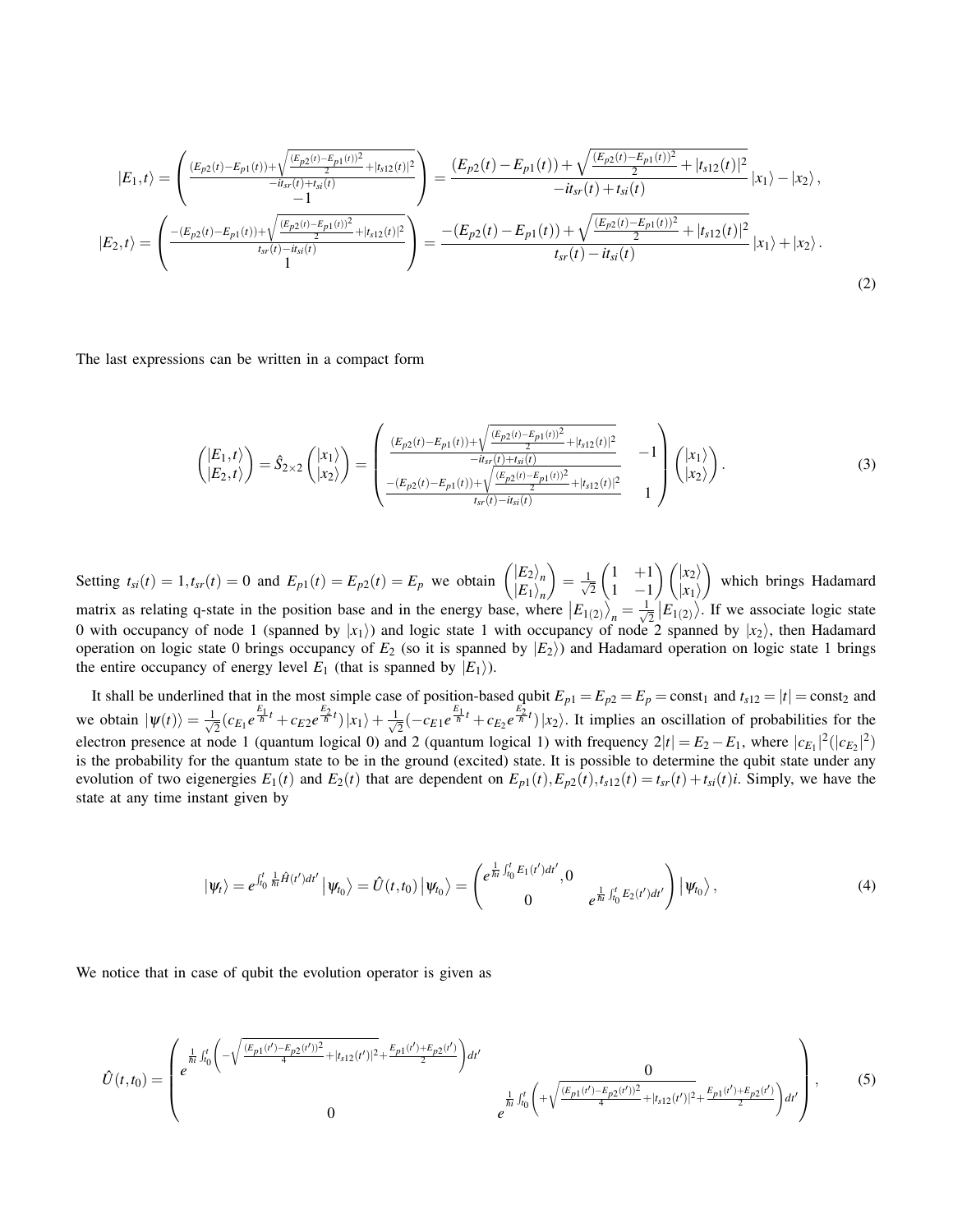$$
|\psi_{t}\rangle = c_{e1}(t_{0})e^{\frac{\frac{1}{h_{0}}\int_{t_{0}}^{t_{0}}\left(-\sqrt{\frac{(E_{p1}(t')-E_{p2}(t'))^{2}}{4}|t_{s12}(t')|^{2}}+\frac{E_{p1}(t')+E_{p2}(t')}{4}|t_{s12}(t')|^{2}}\right)}{E_{1}(t)\rangle}+c_{e2}(t_{0})e^{\frac{\frac{1}{h_{0}}\int_{t_{0}}^{t_{0}}\left(-\sqrt{\frac{(E_{p1}(t')-E_{p2}(t'))^{2}}{4}|t_{s12}(t')|^{2}}+\frac{E_{p1}(t')+E_{p2}(t')}{4}|t_{s12}(t')|^{2}}+\frac{E_{p1}(t')+E_{p2}(t')}{2}\right)}{E_{2}(t)\rangle}=}
$$
\n
$$
=c_{e1}(t_{0})e^{\frac{\frac{1}{h_{0}}\int_{t_{0}}^{t_{0}}\left(-\sqrt{\frac{(E_{p1}(t')-E_{p2}(t'))^{2}}{4}|t_{s12}(t')|^{2}}+\frac{E_{p1}(t')+E_{p2}(t')}{2}\right)}{E_{2}(t)}\right)^{2}}+\frac{\frac{1}{h_{s1}(t_{0})}\left(\sqrt{\frac{(E_{p2}(t)-E_{p1}(t))+\sqrt{\frac{(E_{p2}(t)-E_{p1}(t))^{2}}{2}|t_{s12}(t)|^{2}}+\frac{E_{p1}(t')+E_{p2}(t')}{2}}\right)}{E_{2}(t)\right)^{2}}+E_{2}(t_{0})e^{\frac{\frac{1}{h_{0}}\int_{t_{0}}^{t_{0}}\left(-\sqrt{\frac{(E_{p1}(t')-E_{p2}(t'))^{2}}{4}|t_{s12}(t')|^{2}}+\frac{E_{p1}(t')+E_{p2}(t')}{2}\right)}{E_{2}(t)\right)^{2}}}}{E_{2}(t_{0})e^{\frac{\frac{1}{h_{0}}\int_{t_{0}}^{t_{0}}\left(-\sqrt{\frac{(E_{p1}(t')-E_{p2}(t'))^{2}}{4}|t_{s12}(t')|^{2}}+\frac{E_{p1}(t')+E_{p2}(t')}{2}\right)}{E_{2}(t_{0})}}}
$$
\n
$$
+c_{e2}(t_{0})e^{\frac{\frac{1}{h_{0}}\int_{t_{0}}^{
$$

Here,  $c_{e1}(t_0)$  and  $c_{e2}(t_0)$  describe the qubit in the energy representation at the initial time  $t_0$ , so  $|c_{e1}(t_0)|^2 + |c_{e2}(t_0)|^2 = 1$ . Such presented evolution of position-based qubit is under the circumstances of small adiabatic changes in  $t_s(t)$  and in  $E_{p1}(t)$ ,  $E_{p2}(t)$ . It is not the case of a qubit subjected to the rapid AC field that will support the existence of resonant states [\[6\]](#page-19-0).

## II. NON-LOCAL REALISM IN QUANTUM MECHANICAL PICTURE

Quantum mechanics merely provides a probabilistic description of physical processes, which does not support classical determinism but only stochastic one. A particle can be localized within a certain area of space when it is in a point-like potential minimum or it can be distributed over a large area as it is the case of conductive electron in metal. Once a measurement is conducted on the particle, its position can be determined exactly but at the price of that particle's momentum being highly perturbed, thus essentially losing its momentum information. In other words, one cannot fully determine both position and momentum of the particle. This is expressed in the non-commutation relation between the momentum and position and it leads to the Heisenberg principle.

In a very real sense, the quantum particle is like a classical particle under very large noise, so it is pointless to talk about the individual particle's position but it makes more sense to talk about the probability of finding the particle in a given ensemble of particles. We say that a canonical ensemble is attached to the individual particle's behavior. Thus, while dealing with a conglomerate of particles we are dealing with a statistical ensemble [of a single particle] attached to another statistical ensemble of environment in which the given particle is placed. Such reasoning indeed draws analogies of statistical mechanics with quantum mechanics. At some point, one can say that there is no significant difference between the quantum mechanical or classical particle under the impact of external potential.

Principle of locality holds for both classical and quantum pictures and two particles interact if they are close to each another. Coulomb electrostatic energy has the same formula in both the classical and quantum pictures. However, the first main difference is the fact that the quantum particle can be subjected to self-interference as it is the case of a double-slit experiment when the given wave (quantum particle) appears in certain regions with higher probabilities (higher wave intensity), while in other regions with lower probabilities. Self-interference requires that the wavefunction of a given particle is coherent which is strongly dependent on the environment. Self interference has a classical counterpart in the theory of waves as the given electromagnetic wave can interfere with itself.

There is however an effect that has no classical counterpart in the quantum picture: entanglement. It is the manifestation of a non-local correlation. In classical physics, it is however not surprising that when two particles are interacting, the change of state of one particle brings the change of state of the other. However, the surprising aspect is when the two particles are separated with essentially no interaction, the change of the state of one particle is affecting the state of another particles in an *immediate* way. Such event is called "spooky action at a distance" and is an example of the non-local correlation that can only occur in the quantum theory and is the manifestation of the particle entanglement.

In this work, we will describe the entanglement between a waveguide and position-based qubits as well as the entanglement between two far separated position-based qubits mediated by a waveguide. Most common picture of entanglement is illustrated by the Bell states. Bells states among the position-based qubit and quantum electromagnetic cavity are naturally given in this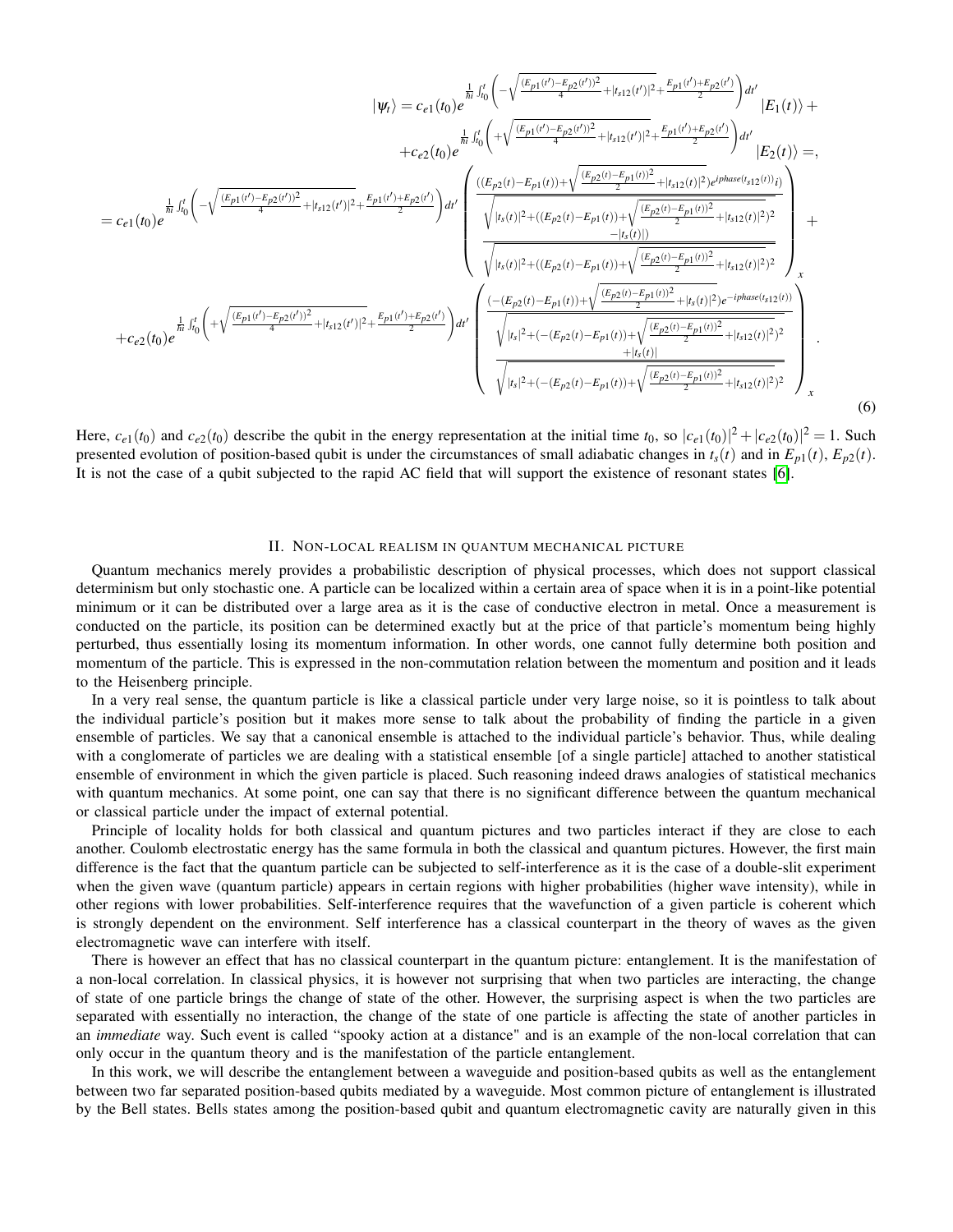

<span id="page-3-0"></span>Fig. 2. Position based qubit in RF field (A) and position based qubits placed at high distance interlinked by waveguide (B) [\[19\]](#page-19-1). Physical states of qubits are controlled by voltages applied to the gates G1, G2, G3 and G1', G2', G3'.

work especially when we approach the limit of strong electromagnetic cavity and position dependent qubit interaction which is only partly achievable under the condition of qubit placed directly in the center of cavity. A first approach shall consider the perturbative interaction of resonant cavity and position-based qubit.

## III. INTERACTION OF ELECTROMAGNETIC CAVITY WITH POSITION-DEPENDENT QUBIT

We are now making a strong assumption that we are given an electromagnetic cavity (EC) that maintains quantum coherence. At the same time, we are dealing with a position-based semiconductor qubit that maintains its own quantum coherence, and that those two physical objects are interacting in a coherent way. We are going to use Jaynes-Cumming Hamiltonian [\[8\]](#page-19-8) that describes the interaction atom with cavity by means of electromagnetic field. In the simplest approach, the cavity Hamiltonian without dissipation (as it can be pre-assumed for the electromagnetic cavities with very high quality factor) is represented as

$$
H_{cavity} = \hbar \omega_c \left(\frac{1}{2} + \hat{a}^\dagger \hat{a}\right) = E_{\phi 1} \left| E_{\phi 1} \right\rangle \left\langle E_{\phi 1} \right| + E_{\phi 2} \left| E_{\phi 2} \right\rangle \left\langle E_{\phi 2} \right| + \ldots = \sum_{k=1}^{+\infty} \hbar \omega_c \left(\frac{1}{2} + k\right) \left| E_{\phi_k} \right\rangle \left\langle E_{\phi_k} \right|,\tag{7}
$$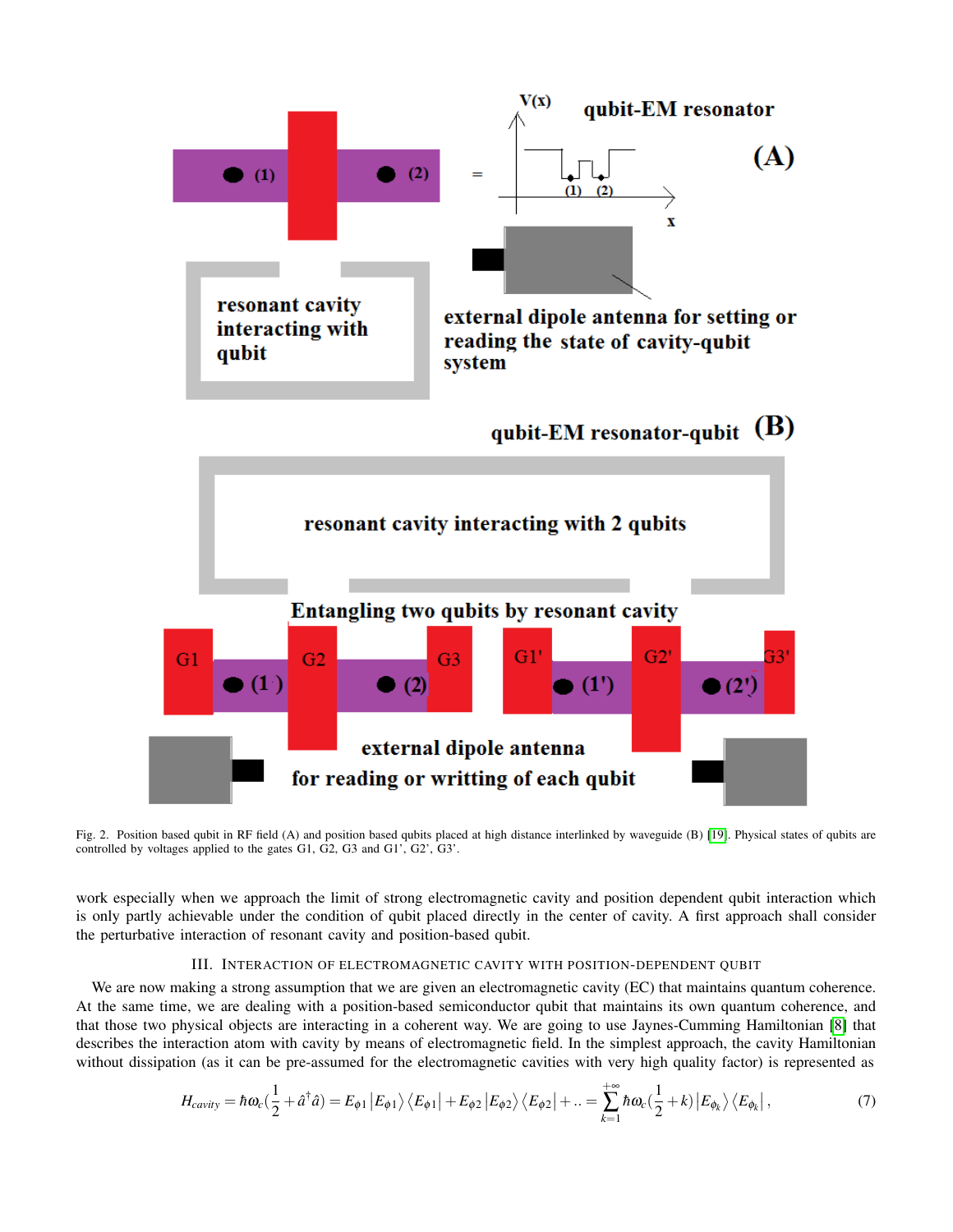where  $\hat{a}^{\dagger}$  ( $\hat{a}$ ) is the photon creation (annihilation) operator and the number of photons in the cavity is given as  $n = \hat{a}^{\dagger} \hat{a}$ . At the same time, we can represent the two-level qubit system  $H_{qubit} = E_g |g\rangle \langle g| + E_e |e\rangle \langle e|$ . The interaction Hamilonian is of the following form  $H_{qubit-cavity} = g(\sigma_-\hat{a}^\dagger + \sigma_+\hat{a})$ , where  $\sigma_- = \sigma_1 - i\sigma_2$ ,  $\sigma_+ = \sigma_1 + i\sigma_2$  are expressed by Pauli matrices. The qubity-cavity interaction has the electric-dipole nature, so quasiclassicaly we can write

$$
H_{qubit-cavity} = \hat{d}(t) \cdot \hat{E}(t) = g(\sigma_- + \sigma_+)(\hat{a} + \hat{a}^\dagger) \approx g(\sigma_- \hat{a}^\dagger + \sigma_+ \hat{a}). \tag{8}
$$

It is worth mentioning that *Hqubit*−*cavity* is time dependent since the electromagnetic field oscillates in the electromagnetic cavity. Also, an electron in the position-based qubits oscillates between two positions with its natural frequency that can be tuned by changing the height of potential barrier between neighboring quantum dots [\[19\]](#page-19-1). We have neglected  $g(\sigma_-\hat{a}+\sigma_+\hat{a}^\dagger)$ and our approach is known as a rotating phase description of matter radiation interaction. Constant *g* is depending on the distance between waveguide and position-dependent qubit as depicted in Fig. [2.](#page-3-0) During a photon emission from the qubit, the energy level is lowered. Reversely, during a photon absorption, the energy level of qubit is raised, which is seen in the term  $a\sigma_{+}$ . The system Hamiltonian is given as  $H = H_{cavity} + H_{qubit} + H_{qubit}$ . It is not hard to construct the Hilbert space for Jaynes-Cumming Hamiltonian. Essentially, we are considering the tensor product of qubit Hilbert space and electromagnetic cavity space.

$$
|\psi\rangle = \gamma_1 |E_{\phi_1}\rangle |E_g\rangle + \gamma_2 |E_{\phi_1}\rangle |E_e\rangle + \gamma_3 |E_{\phi_2}\rangle |E_g\rangle + \gamma_4 |E_{\phi_2}\rangle |E_e\rangle = \begin{pmatrix} \gamma_1 \\ \gamma_2 \\ \gamma_3 \\ \gamma_4 \end{pmatrix}, 1 = \langle \psi | \psi \rangle = |\gamma_1|^2 + ... + |\gamma_4|^2. \tag{9}
$$

It implies that the probability of occupancy of  $|E_{\phi 1}\rangle$  state by qEQ is  $|\gamma_1|^2 + |\gamma_2|^2$ , while the probability for qubit to be in the ground state is  $|\gamma_1|^2 + |\gamma_3|^2$  and the probability for finding q-state within the ground state of qubit and ground state of cavity is  $|\gamma(1)|^2$ . Here,  $|g\rangle$  and  $|e\rangle$  stand for  $E_g$  and  $E_e$  energetic states of the position-based qubit, while  $|E_{\phi_1}\rangle$  and  $|E_{\phi_2}\rangle$  stand for cavity in the ground and excited states. We have the following matrices  $H_{\alpha \nu i t}$ ,  $H_{\alpha \nu i t}$ ,  $H_{\alpha \nu i t}$ ,  $H_{\alpha \nu i t}$ ,

$$
H_{qubit} + H_{cavity} = \begin{pmatrix} E_g + E_{\phi_1} & 0 & 0 & 0 \\ 0 & E_e + E_{\phi_1} & 0 & 0 \\ 0 & 0 & E_g + E_{\phi_2} & 0 \\ 0 & 0 & 0 & E_e + E_{\phi_2} \end{pmatrix}
$$

$$
H_{qubit-cavity} = \begin{pmatrix} 0 & 0 & 0 & 0 \\ 0 & 0 & g_1 & 0 \\ 0 & g_1^* & 0 & 0 \\ 0 & 0 & 0 & 0 \end{pmatrix} = g_1(|E_{\phi_1}, E_e) \langle E_{\phi_2}, E_g| + |E_{\phi_2}, E_g \rangle \langle E_{\phi_1}, E_e|), \tag{10}
$$

which implies

<span id="page-4-0"></span>
$$
H_{qubit} + H_{cavity} + H_{qubit-cavity} = \begin{pmatrix} E_g + E_{\phi_1} & 0 & 0 & 0 \\ 0 & E_e + E_{\phi_1} & g_1(t) & 0 \\ 0 & g_1(t)^* & E_g + E_{\phi_2} & 0 \\ 0 & 0 & 0 & E_e + E_{\phi_2} \end{pmatrix}.
$$
 (11)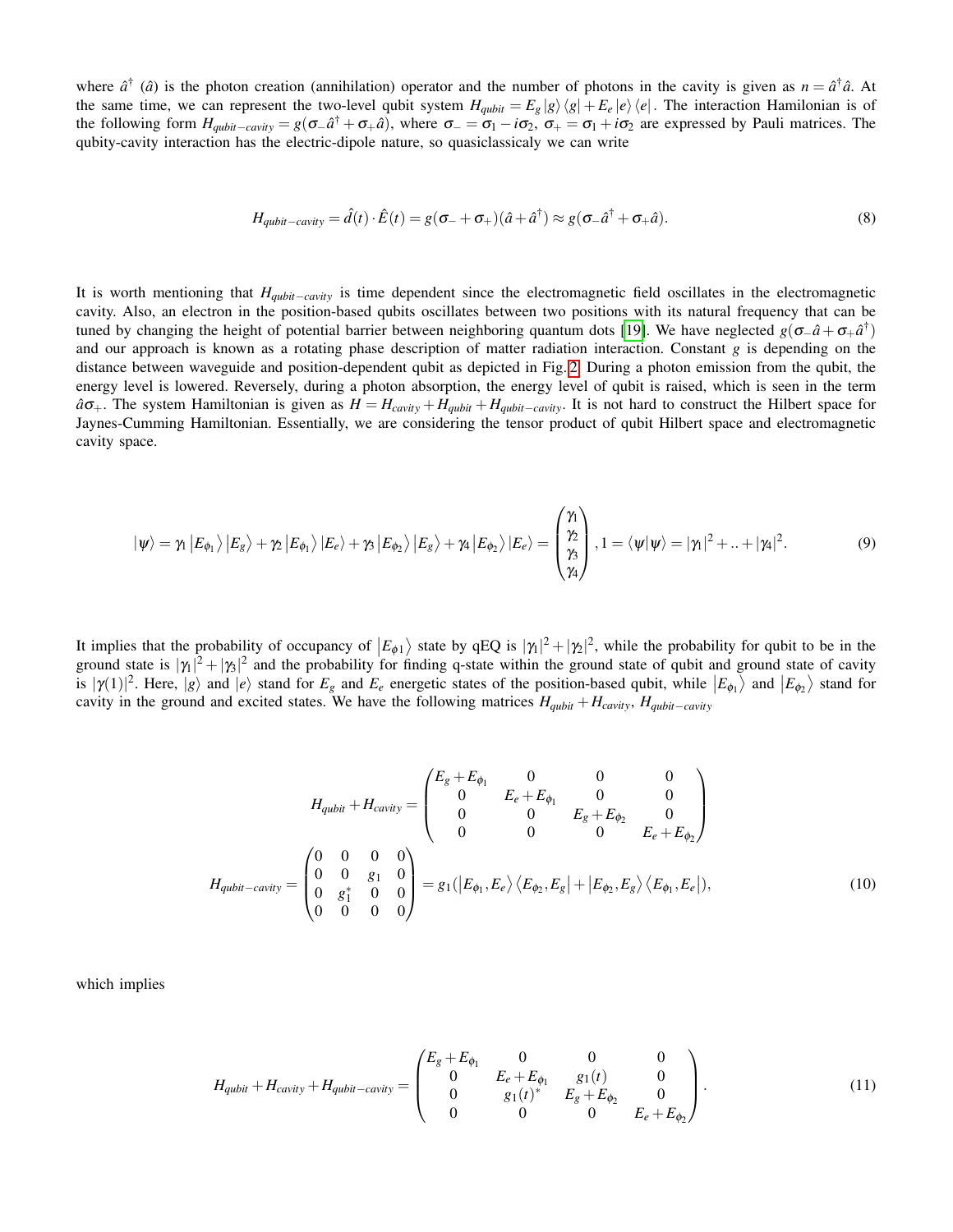The last Hamiltonian gives four eigenstates and one has two non-entangled states  $|E_1\rangle =$  $\sqrt{ }$  $\overline{\phantom{a}}$ 1  $\boldsymbol{0}$  $\boldsymbol{0}$  $\boldsymbol{0}$  $\setminus$  $\Big\vert = \big\vert E_{\phi_1} \big\rangle \, \big\vert E_{g} \big\rangle,$ 

 $|E_2\rangle =$  $\sqrt{ }$  $\overline{\phantom{a}}$ 0 0 0 1  $\setminus$  $|E_{\phi_2}\rangle|E_e\rangle$ , and two entangled states  $|E_3\rangle$ ,  $|E_4\rangle$  exist due to the non-zero coefficient *g*<sub>2</sub> and are given as

$$
|E_{3}\rangle = \begin{pmatrix} \frac{(E_{e} - E_{g}) - (E_{\phi_{2}} - E_{\phi_{1}}) - \sqrt{((E_{e} - E_{g}) - (E_{\phi_{2}} - E_{\phi_{1}}))^2 + 4|g_{1}|^2}}{2g_{1}}\\ 0\\ 0 \end{pmatrix}
$$

$$
= \left[\frac{(E_{e} - E_{g}) - (E_{\phi_{2}} - E_{\phi_{1}})}{2g_{1}} - \frac{\sqrt{((E_{e} - E_{g}) - (E_{\phi_{2}} - E_{\phi_{1}}))^2 + 4|g_{1}|^2}}{2g_{1}}\right] |E_{\phi_{1}}\rangle |E_{e}\rangle + |E_{\phi_{2}}\rangle |E_{g}\rangle,
$$

$$
|E_{4}\rangle = \begin{pmatrix} \frac{(E_{e} - E_{g}) - (E_{ph_{2}} - E_{ph_{1}}) + \sqrt{((E_{e} - E_{g}) - (E_{\phi_{2}} - E_{\phi_{1}}))^2 + 4|g_{1}|^2}}{2g_{1}}\\ 0\\ 0 \end{pmatrix},
$$
(12)

One obtains four corresponding eigenenergies of the form  $E_1 = E_g + E_{\phi_1}$ ,  $E_2 = E_e + E_{\phi_2}$  and

 $\times$ 

$$
E_3 = \frac{1}{2}(E_g + E_e + E_{\phi_1} + E_{\phi_2} - \sqrt{((E_e - E_g) - (E_{\phi_2} - E_{\phi_1}))^2 + 4|g_1|^2},
$$
  
\n
$$
E_4 = \frac{1}{2}(E_g + E_e + E_{\phi_1} + E_{\phi_2} + \sqrt{((E_e - E_g) - (E_{\phi_2} - E_{\phi_1}))^2 + 4|g_1|^2},
$$
\n(13)

It shall be underlined that  $g_2(t) = \lambda_0 E_{0,x}$ , where  $E_{0,x}$  is intensity of 1-st EM mode and basically  $g_2$  is very small in comparison with  $E_{\phi 1}, E_{\phi 2}, E_{\phi}, E_{\phi}$  energies. In all cases,  $E_2 > E_1$ . We recognize that the states corresponding to eigenenergies  $E_3$  and  $E_4$ are entangled states of matter and radiation while the states corresponding to eigenenergies  $E_1$  and  $E_2$  are non-entangled states of matter and radiation. In particular, if state  $E_3$  is subjected to the measurement of a number of photons and value 1 was encountered, then it implies that the position-based qubit is in the excited state corresponding to energy *Ee*. Otherwise, if the number of photons encountered is 2, then the state of qubit is *Eg*. It is quite easy to determine the quantum evolution under the action of Hamiltonian [\(11\)](#page-4-0). We have  $|\psi_t\rangle = e^{\int_{t_0}^t \frac{1}{\hbar t}\hat{H}(t')dt'} |\psi_{t_0}\rangle = \hat{U}(t,t_0) |\psi_{t_0}\rangle$ , where elements of evolution operator  $\hat{U}(t,t_0)$ (expressed as  $4\times4$  matrix in this case) are given in the analytical way

$$
\hat{U}(t,t_0)_{1,2} = \hat{U}(t,t_0)_{1,3} = \hat{U}(t,t_0)_{1,4} = \hat{U}(t,t_0)_{4,2} = \hat{U}(t,t_0)_{4,3} = \hat{U}(t,t_0)_{2,1} = \hat{U}(t,t_0)_{3,1} = 0,
$$
\n
$$
\hat{U}(t,t_0)_{1,1} = e^{\frac{1}{\hbar}((\int_{t_0}^t dt' E_g(t')) + (t-t_0)E_{\phi 1})}, \hat{U}(t,t_0)_{4,4} = e^{\frac{1}{\hbar}((\int_{t_0}^t dt' E_e(t')) + (t-t_0)E_{\phi 2})},
$$
\n(14)

$$
\hat{U}(t,t_{0})_{2,2} = \frac{e^{-\frac{i\left(\sqrt{(f_{0}^{t}(E_{e}(t') + E_{\phi_{1}} - E_{g}(t') - E_{\phi_{2}})dt')^{2} + ([2G(t))^{2}\right) + (f_{0}^{t}E_{e}(t') + E_{\phi_{1}} + E_{g}(t') + E_{\phi_{2}})dt')}\n\chi\left[\frac{2\sqrt{((f_{0}^{t}(E_{e}(t') + E_{\phi_{1}} - E_{g}(t') - E_{\phi_{2}})dt')^{2} + 4\left(|G(t)|^{2})}\n\right)}{2\sqrt{((f_{0}^{t}(E_{e}(t')) + E_{\phi_{1}} - E_{g}(t') - E_{\phi_{2}})dt')^{2} + 4\left(|G(t)|^{2}\right)}\n\right]} + \frac{1}{\sqrt{((f_{0}^{t}(E_{e}(t') + E_{\phi_{1}} - E_{g}(t') - E_{\phi_{2}})dt')^{2} + 4\left(|G(t)|^{2}\right)} + \frac{1}{\sqrt{((f_{0}^{t}(E_{e}(t') + E_{\phi_{1}} - E_{g}(t') - E_{\phi_{2}})dt')^{2} + 4\left(|G(t)|^{2}\right)} + \frac{1}{\sqrt{((f_{0}^{t}(E_{e}(t') + E_{\phi_{1}} - E_{g}(t') - E_{\phi_{2}})dt')^{2} + 4\left(|G(t)|^{2}\right)} + \frac{1}{\sqrt{((f_{0}^{t}(E_{e}(t') + E_{\phi_{1}} - E_{g}(t') - E_{\phi_{2}})dt')^{2} + 4\left(|G(t)|^{2}\right)} + \frac{1}{\sqrt{((f_{0}^{t}(E_{e}(t') + E_{\phi_{1}} - E_{g}(t') - E_{\phi_{2}})dt')^{2} + (2G(t)|^{2})}} + \frac{1}{\sqrt{((f_{0}^{t}(E_{e}(t') + E_{\phi_{1}} - E_{g}(t') - E_{\phi_{2}})dt')^{2} + (2G(t)|^{2})}}\right)} + \frac{1}{\sqrt{((f_{0}^{t}(E_{e}(t') + E_{\phi_{1}} - E_{g}(t') - E_{\phi_{2}})dt')^{2} + (2G(t)|^{2})}} + \frac{1}{\sqrt{((f_{0}^{t}(E_{e}(t') + E_{\phi_{1}} - E_{g}(t') - E_{\phi
$$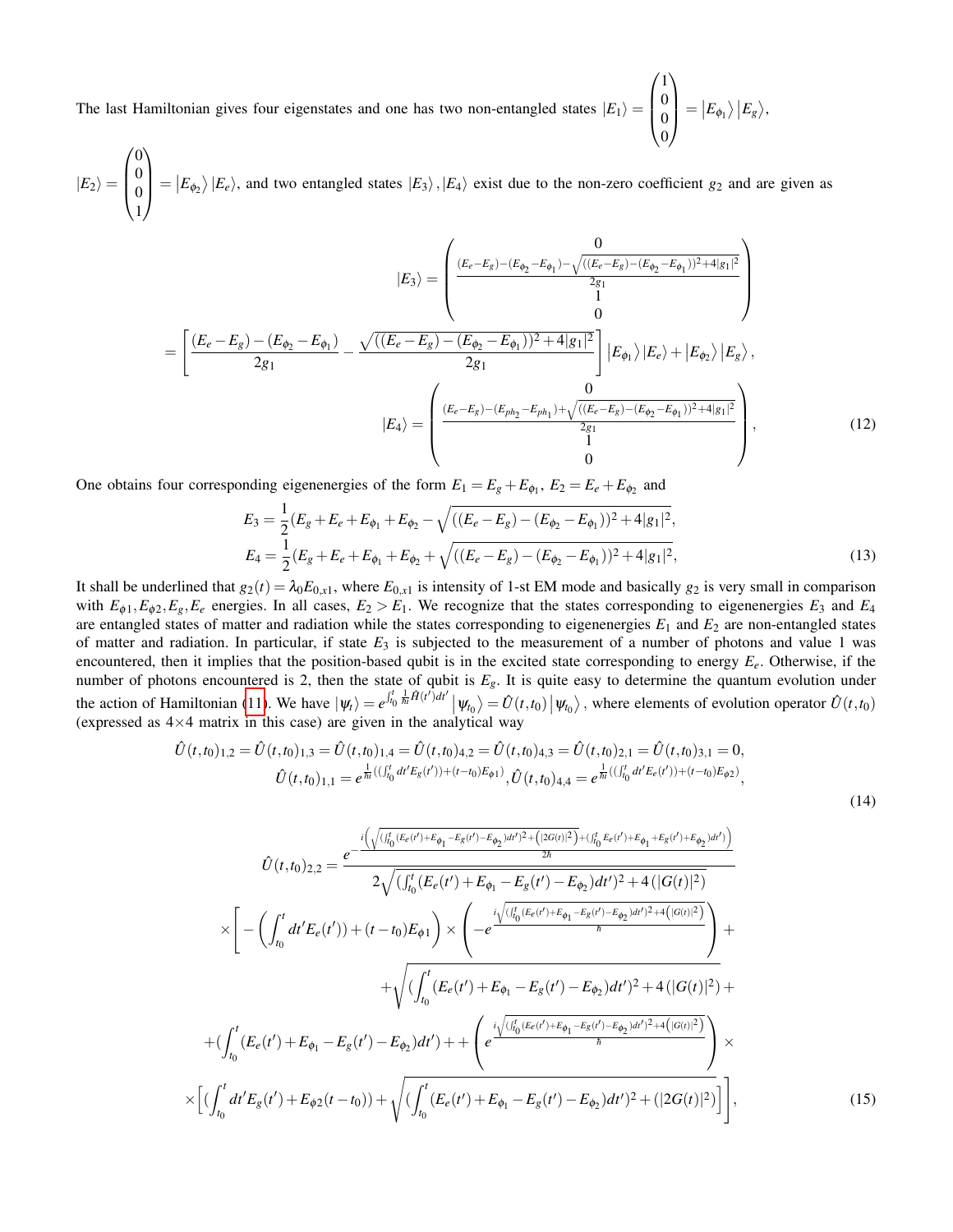$$
\hat{U}(t,t_{0})_{3,3} = \frac{e^{-\frac{i\left(\sqrt{(f_{0}^{t}(E_{e}(t')+E_{\phi_{1}}-E_{g}(t')-E_{\phi_{2}})dt')^{2}+\left(|G(t)|^{2}\right)+\left(|f_{0}^{t}(E_{e}(t')+E_{\phi_{1}}+E_{g}(t')+E_{\phi_{2}})dt'\right)\right)}{2\sqrt{\left(\int_{t_{0}^{t}(E_{e}(t')+E_{\phi_{1}}-E_{g}(t')-E_{\phi_{2}})dt'\right)^{2}+4\left(|G(t)|^{2}\right)}}}\n\times\n\left(-e^{\frac{i\sqrt{(f_{0}^{t}(E_{e}(t')+E_{\phi_{1}}-E_{g}(t')-E_{\phi_{2}})dt')^{2}+4\left(|G(t)|^{2}\right)}{\hbar}}}{\frac{1}{\sqrt{\left(\int_{t_{0}^{t}(E_{e}(t')+E_{\phi_{1}}-E_{g}(t')-E_{\phi_{2}})dt'\right)^{2}+4\left(|G(t)|^{2}\right)}}}{\hbar}\right)}+\n\sqrt{\left(\int_{t_{0}^{t}(E_{e}(t')+E_{\phi_{1}}-E_{g}(t')-E_{\phi_{2}})dt'\right)^{2}+4\left(|G(t)|^{2}\right)+\n-(\int_{t_{0}^{t}(E_{e}(t')+E_{\phi_{1}}-E_{g}(t')-E_{\phi_{2}})dt')^{2}+4\left(|G(t)|^{2}\right)}{\hbar}}\right)}\n\left[-\left(\int_{t_{0}^{t}(E_{e}(t')+E_{\phi_{2}}(t-t_{0}))+\n+ \sqrt{\left(\int_{t_{0}^{t}(E_{e}(t')+E_{\phi_{1}}-E_{g}(t')-E_{\phi_{2}})dt'\right)^{2}+\left(|2G(t)|^{2}\right)}\right)}\right].
$$
\n(16)

We also have

$$
\hat{U}(t,t_{0})_{3,2} = -2i(G^{*}(t)e^{-\frac{i((\int_{t_{0}}^{t}(\Delta_{q}(t') + 2E_{g}(t'))dt') + (2E_{\phi 1} + \Delta_{EC})(t-t_{0}))}{2\hbar})}{{\sum_{i}^{t}(\int_{t_{0}}^{t}(\Delta_{q}(t') + 2E_{g}(t'))dt') + (2E_{\phi 1} + \Delta_{EC})(t-t_{0}))}{2\hbar}}\frac{\sin\left(\frac{\sqrt{\left[\left(((\int_{t_{0}}^{t}(\Delta_{q}(t'))dt') - (\Delta_{EC})(t-t_{0}))\right]^{2} + 4\left(|G(t)|^{2}\right)}{2\hbar}\right]}{2\hbar}\right)}{2\hbar} \tag{17}
$$

where we have introduced the energy level differences between the first excited and ground states of isolated qubit  $\Delta_q(t)$  =  $E_e(t) - E_g(t)$ , and between the first excited and ground states of quantum electromagnetic cavity  $\Delta_{EC}(t) = E_{\phi 2}(t) - E_{\phi 1}(t)$ ,  $G(t) = \int_{t_0}^{t} dt' g(t')$ . In future considerations, it will be helpful to operate with functions  $EI_g(t) = \int_{t_0}^{t} dt' E_g(t')$ ,  $EI_e(t) =$  $\int_{t_0}^t dt' E_e(t')$ ,  $EI_{\phi 1(2)}(t) = \int_{t_0}^t dt' E_{\phi 1(2)}(t')$ . It is worth underlining that we can relatively easily tune  $E_e(t)$  and  $E_g(t)$  with time by changing voltages controlling the position-based qubits. However, it is not the case with the quantum EC where varying *E*φ<sup>1</sup> and  $E_{\phi_2}$  with time is rather technologically difficult so we pre-assume that  $E_{\phi_1}$  and  $E_{\phi_2}$  are time invariant. This is because EC eigenenergies depend on the geometry, which is fixed, and incorporated in the qEC nanostructure. Under certain circumstances, this geometry could be changed by mechanical pressure or in some electrical manner. We can renormalize the operator  $\hat{U}(t,t_0)$ , so  $\hat{U}(t,t_0)_n = \frac{1}{\frac{1}{t} \int_0^t \frac{dt'}{(E-(t'))+E-(t)}}$  $\frac{1}{e^{\frac{1}{\hbar i}\int_{t_0}^t dt'(E_g(t') + E_g(t')) + E_{\phi 1}(t') + E_{\phi 1}(t'))}} \hat{U}(t,t_0)$  and in such case  $\det(\hat{U}(t,t_0)_n) = 1$ . We recognize that

$$
\gamma_1(t) = \hat{U}(t,t_0)_{1,2}\gamma_1(t_0), \gamma_2(t) = \hat{U}(t,t_0)_{2,2}\gamma_2(t_0) + \hat{U}(t,t_0)_{2,3}\gamma_3(t_0), \gamma_3(t) = \hat{U}(t,t_0)_{3,2}\gamma_2(t_0) + \hat{U}(t,t_0)_{3,3}\gamma_3(t_0)
$$
\n(18)

which implies that for the time dependent eigenenergies of qubit and cavity,  $|\gamma_1(t)| = |\gamma_1(t_0)| = \text{const}_1$ ,  $|\gamma_4(t)| = |\gamma_4(t_0)| = \text{const}_2$ (as is the case of non-interacting qubit with electromagnetic cavity so it is the case here of time-independent Hamiltonian for both separated physical systems). Probability for having the qubit in the excited state is

$$
p_{QC:excited}(t) = |\gamma_2(t)|^2 + |\gamma_4(t)|^2 = |\gamma_4(t_0)|^2 + |\hat{U}(t,t_0)_{2,2}\gamma_2(t_0) + \hat{U}(t,t_0)_{2,3}\gamma_3(t_0)|^2
$$
\n(19)

and the probability for having the cavity in the excited state is

$$
p_{qEC:Excited}(t) = |\gamma_3(t)|^2 + |\gamma_4(t)|^2 = |\hat{U}(t,t_0)_{3,2}\gamma_2(t_0) + \hat{U}(t,t_0)_{3,3}\gamma_3(t_0)|^2 + |\gamma_4(t_0)|^2. \tag{20}
$$

In order to trace  $p_{OC:excited}(t)$  and  $p_{aEC:excited}(t)$  with time, one needs six initial parameters plus knowledge of two cavity eigenenergies plus full knowledge of four functions with time  $E_{p1}(t)$ ,  $E_{p2}(t)$ ,  $|t_{s12}(t)|$ , phase( $t_{s12}(t)$ ). The last four functions can be directly translated to  $E_e(t)$ ,  $E_g(t)$  as well as initial qubit eigenenergy states. It shall be underlined that  $|\hat{U}(t,t_0)_{3,2}|^2$  describes the mutual energy flow between the qubit's ground state into excited state (the qubit's ground state becomes more populated and consequently the qubit's exited state becomes less populated) and population of excited state of electromagnetic cavity with depopulation of lower cavity eigenenergy state. It is therefore instructive to compute  $|\hat{U}(t,t_0)_{3,2}|^2$  with time in a simple case, as when, for example, all eigenenergies  $E_g$ ,  $E_e$ ,  $E_{\phi 1}$ ,  $E_{\phi 2}$  are time independent. Let us assume that the qubit is in its excited state and that the cavity is in the state of eigenenergy  $E_{\phi 1}$ . It implies that there exists a standing electromagnetic wave in the cavity at qubit position  $x_q$  given as  $E_{x_q}(t) = E_{x,q}(x_q) \sin(E_{\phi 1}t + p_0)$  that leads to the expression  $|G(t)| = |g(E_{x,q}(x_q)|t) = constant \times t$ . Thus, we have  $|\hat{U}(t,t_0)_{3,2}|^2$  given as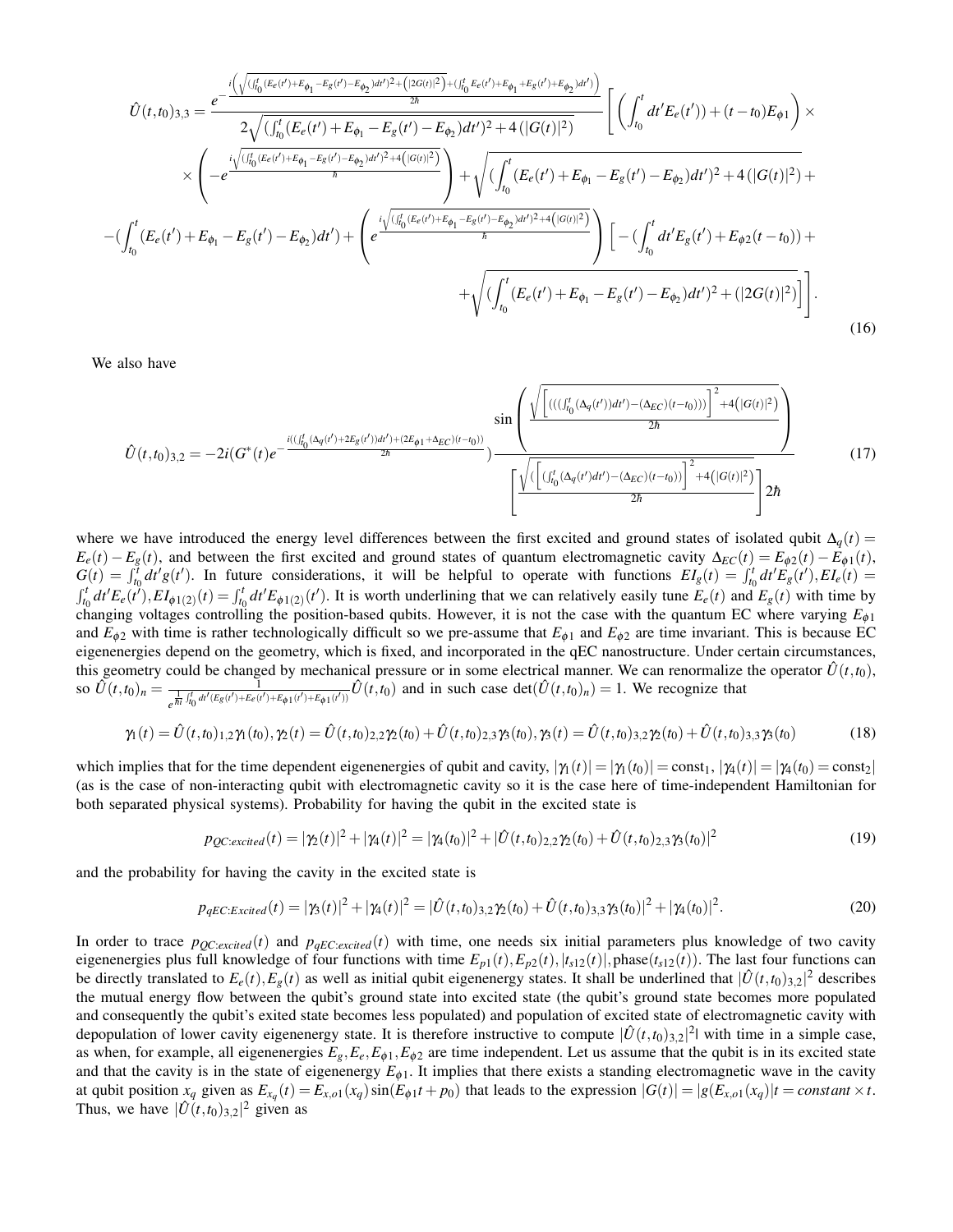

<span id="page-7-0"></span>Fig. 3. Example of energy transfer coefficient vs. time for different energy differences  $(E_e(t) - E_g(t)) - (E_{\phi 1} - E_{\phi 2})) = \Delta_q(t) - \Delta_{EC} = \Delta(EC - Q)$ . The ability of changing with time qubit eigenergy states gives the possibility of engineering of energy transfer coefficient with time.

$$
|\hat{U}(t,t_{0})_{3,2}|^{2} = \left[4|G(t)^{2}|\frac{\sin\left(\frac{\sqrt{\left[\left(((\int_{t_{0}}^{t}(\Delta_{q}(t'))dt')-(\Delta_{EC})(t-t_{0}))\right]^{2}+4(|G(t)|^{2})}{2\hbar}\right)}{2\hbar}\right)}{\sqrt{\left(\left[\left(\int_{t_{0}}^{t}(\Delta_{q}(t')dt')-(\Delta_{EC})(t-t_{0})\right)\right]^{2}+4(|G(t)|^{2})}{2\hbar}\right]^{2}}\right]}{2}
$$
\n
$$
= s_{0}4|(|g(E_{x,01}(x_{q}))|^{2}(t-t_{0})^{2}) \times \left[\frac{\sin\left(\frac{\sqrt{\left[\left((\int_{t_{0}}^{t}\Delta_{q}(t')dt')-\Delta_{EC}(t-t_{0})\right]^{2}+4|g(E_{x,01}(x_{q}))|^{2}t^{2}}{2\hbar}\right)}{2\hbar}\right)}{\frac{\sqrt{\left[\left(\int_{t_{0}}^{t}\Delta_{q}(t')dt')-\Delta_{EC}(t-t_{0})\right]^{2}+4|g(E_{x,01}(x_{q}))|^{2}t^{2}}}{2\hbar}}\right]^{2}.
$$

We can shape this function by engineering dependence of  $(\Delta_q(t) - \Delta_{EC})$ . Since we can tune the energy difference between the excited and ground states in the position-dependent qubit by setting proper voltages across the controlling gates it is possible to obtain family of functions ∆*q*(*t*). Various shapes of energy transfer function are depicted in Fig.3. In particular we can set  $(\Delta_q - \Delta_{EC}) = 0$ , what implies  $E_e - E_g = E_{\phi 2} - E_{\phi 1}$  so we can obtain a simplified version of energy transfer function  $|\hat{U}(t,t_0)_{3,2}|^2$  that has the form

$$
|\hat{U}(t,t_0)_{3,2}|^2 = s_1 \left( \sin\left(\frac{|g(E_{x,01}(x_q))|}{\hbar}\right)t\right)^2 = s_1 \sin\left(\cos t_2 t\right)^2,\tag{21}
$$

so we have only one oscillation frequency for energy transfer function. It is instructive to see the last two presented energy transfer functions on one plot, as depicted in Fig. [3](#page-7-0) for parameters  $\hbar = 1$ ,  $E_{\phi 1} = 1$ ,  $E_{x,o1} = 1$  (Scenario 1-7) when we set  $\Delta_q - \Delta_{EC} = 0$ , 0.1, 0.2, 0.3, 0.1 + 2 cos(20*t*), 0.2 + 0.2*t*, 0.3 + 0.3*t*<sup>2</sup>). Specified scenarios are justified technologically when cavity is much bigger than position based qubit and physically under an assumption of weak electric fields. Clearly it is visible that the system of position based qubit interacting with quantum resonator provides rich tunnable family of functions  $|\hat{U}(t,t_0)_{3,2}|^2$ .

## *A. Case of 2 qubits interacting via a waveguide over a distance and teleportation*

We have the following Hamiltonian for two qubits interacting with a waveguide in the case when qubit 1 is relatively far from qubit 2. If the waveguide has length *L* and *c* is the speed of signal propagating along the waveguide, we have  $\Delta t = L/c$ and Hamiltonian is of the form:

$$
H = (E_{\phi 1} | E_{\phi_1} \rangle \langle E_{\phi_1} | + E_{\phi 2} | \phi_2 \rangle \langle E_{\phi_2} |) I_{qubit1} I_{qubit2} ++ I_{cavity}(E_{g 1} | g_1 \rangle \langle g_1 | + E_{e 1} | e_1 \rangle \langle e_1 |) I_{qubit2} + I_{cavity} I_{qubit1}(E_{g 2} | g_2 \rangle | g_2 \rangle + E_{e 2} | e_2 \rangle \langle e_2 |) ++ g_1 f_1(t) [(|E_{\phi_1} \rangle \langle E_{\phi_2}|)(|e_1 \rangle \langle g_1|) + (|E_{\phi_2} \rangle \langle E_{\phi_1}|)(|g_1 \rangle \langle e_1|] I_{qubit2} ++ g_2 f_1(t + \Delta t) [(|\phi_1 \rangle | \phi_2) \rangle I_{qubit1}(|e_2 \rangle \langle g_2|) + (|E_{\phi_2} \rangle \langle E_{\phi_1}|) I_{qubit1}(|g_2 \rangle \langle e_2|)]. \tag{22}
$$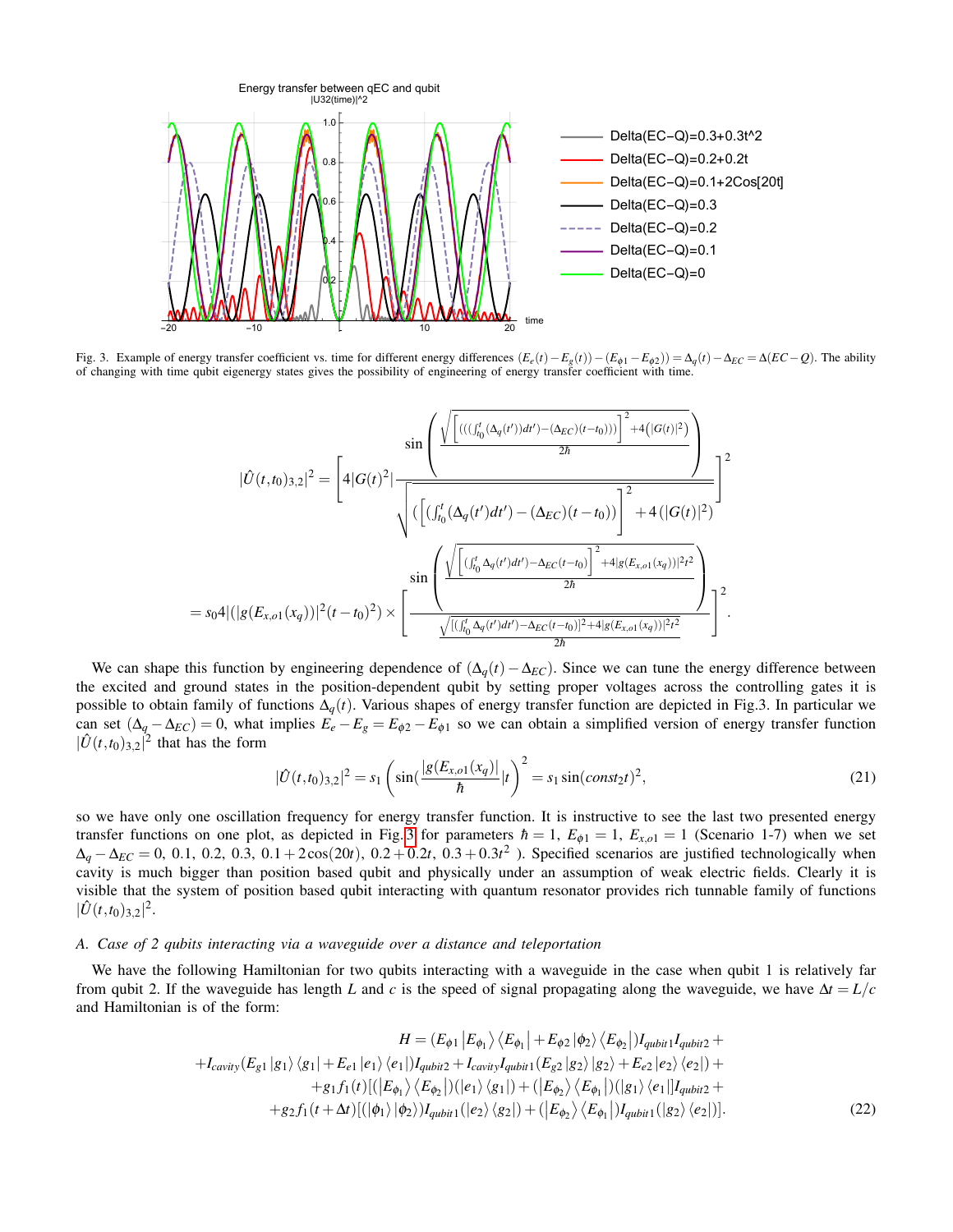It is formally a system of three interating quantum bodies (qubit1)-(resonator or waveguide)-(qubit2), in which qubit 1 cannot directly interact with qubit 2 and so the quantum state has the form

$$
|\psi(t)\rangle = \alpha_1(t) |E_{\phi_1}\rangle|g_1\rangle|g_2\rangle + \alpha_2(t) |E_{\phi_1}\rangle|g_1\rangle|e_2\rangle + \alpha_3(t) |E_{\phi_1}\rangle|e_1\rangle|e_2\rangle + + \alpha_4(t) |E_{\phi_1}\rangle|e_1\rangle|e_2\rangle + \alpha_5(t) |E_{\phi_2}\rangle|g_1\rangle|g_2\rangle + \alpha_6(t) |E_{\phi_2}\rangle|g_1\rangle|e_2\rangle + \alpha_7(t) |E_{\phi_2}\rangle|e_1\rangle|g_2\rangle + \alpha_8(t) |E_{\phi_2}\rangle|e_1\rangle|e_2\rangle
$$
(23)

There is a presence of two functions,  $f(t)$  and  $f(t + \Delta t)$ . Here,  $\Delta t$  is dependent on the distance between the two holes in electromagnetic cavity depicted in Fig [2\(](#page-3-0)B). The normalization condition is fulfilled by  $|\alpha_1(t)|^2 + |\alpha_8(t)|^2 = 1$ . The system Hamiltonian matrix  $\hat{H}_s$  is of the structure as given below

$$
\begin{pmatrix}\nE_{g1} + E_{g2} + E_{\phi 1} & 0 & 0 & 0 & 0 & 0 & 0 & 0 \\
0 & E_{g1} + E_{e2} + E_{\phi 1} & 0 & 0 & f_1(t)e^{-id_2t}g_2 & 0 & 0 & 0 \\
0 & 0 & E_{e1} + E_{g2} + E_{\phi 1} & 0 & f_1(t)g_1e^{-id_1t} & 0 & 0 & 0 \\
0 & 0 & 0 & E_{e1} + E_{e2} + E_{\phi 1} & 0 & g_1f_1(t)e^{-id_1t} & g_2f_1(t)e^{-id_2t} & 0 \\
0 & 0 & 0 & 0 & E_{g1} + E_{g2} + E_{\phi 2} & 0 & 0 & 0 \\
0 & 0 & 0 & g_1f_1(t)e^{id_1t} & 0 & E_{g1} + E_{g2} + E_{\phi 2} & 0 & 0 \\
0 & 0 & 0 & f_1(t)e^{id_1t}g_2 & 0 & E_{g1} + E_{g2} + E_{\phi 2} & 0 & 0 \\
0 & 0 & 0 & 0 & 0 & 0 & 0 & E_{e1} + E_{g2} + E_{\phi 2} & 0 \\
0 & 0 & 0 & 0 & 0 & 0 & 0 & 0 & E_{e1} + E_{g2} + E_{\phi 2}\n\end{pmatrix}
$$

This matrix can be simplified. We can pre-assume that  $g_1f_1(t) = gf(t)e^{id_1(t)}$  and  $g_2f_2(t) = gf(t)e^{id_2(t)}$  and we can divide all matrix entries by this value. The second simplification is by  $E_g = E_{g1} = E_{g2} = E_{\phi 1} = E_{\phi 2} - E_{\phi 1} = E_{e1} - E_{g1} = E_{e2} - E_{g2}$ . In such a case, we obtain simplified Hamiltonian as

$$
\hat{H} = \begin{pmatrix}\n3E_g & 0 & 0 & 0 & 0 & 0 & 0 & 0 \\
0 & 4E_g & 0 & 0 & g_2e^{-id_2(t)} & 0 & 0 & 0 \\
0 & 0 & 4E_g & 0 & g_1e^{-id_1(t)} & 0 & 0 & 0 \\
0 & 0 & 0 & 5E_g & 0 & g_1e^{-id_1t} & g_2e^{-id_2(t)} & 0 \\
0 & g_2e^{id_2(t)} & g_1e^{id_1(t)} & 0 & 4E_g & 0 & 0 & 0 \\
0 & 0 & 0 & g_1e^{id_1(t)} & 0 & 5E_g & 0 & 0 \\
0 & 0 & 0 & g_2e^{id_2(t)} & 0 & 0 & 5E_g & 0 \\
0 & 0 & 0 & 0 & 0 & 0 & 0 & 6E_g\n\end{pmatrix}.
$$
\n(24)

It shall be underlined that  $g_1$  and  $g_2$  are proportional to the electric field in the resonator's cavity that is time and space dependent. The exact determination of those coefficient requires the canonical quantization of EM field [\[22\]](#page-19-9). If we are dealing with two or more qubits, we assume that they are are individually coupled to the EM field. It can mean that qubits placed at different geometrical place in cavity or in its proximity catch different EM modes in different way since amplitude of EM standing field depends on the geometrical position. Even more complicated is the case of wave-guide where we can have "traveling EM" waves. EM in wave-guide or in cavity oscillates with its own frequency. In wave-guide it is obvious that very distance qubits will pick-up electromagnetic signal at different phase. Ability for distanced qubit to catch EM wave at different phases is expressed by phase factors  $e^{id_1(t)}$  and  $e^{id_2(t)}$ . Different values of  $d_1(t)$  and  $d_2(t)$  are dependent on the distance between holes in the electromagnetic activity depicted in Fig. [2\(](#page-3-0)B). The last Hamiltonian matrix has the following energy eigenvalues:  $3E_g, 4E_g, 5E_g, 6E_g, 4E_g - \sqrt{g_1^2+g_2^2}, 5E_g - \sqrt{g_1^2+g_2^2}, \ 4E_g + \sqrt{g_1^2+g_2^2}, \ 5E_g + \sqrt{g_1^2+g_2^2}.$ 

In a general case, *g*<sup>1</sup> depends on how a waveguide with a hole is close to the position-dependent qubit. Otherwise, the position-dependent qubit must be placed in the resonant cavity. We denote the normalized states with *n*, so  $|E_k\rangle_n = \frac{|E_k\rangle}{N_k}$  $\frac{E_k}{N_k}$  is the normalized state  $|E_k\rangle$ . All eight energy eigenstates are given below

$$
|E_1\rangle = \begin{pmatrix} 1 \\ 0 \\ 0 \\ 0 \\ 0 \\ 0 \\ 0 \end{pmatrix} = |E_{\phi_1}\rangle |g_1\rangle |g_2\rangle = |E_1\rangle_n = \frac{1}{2} |E_{\phi_1}\rangle (|x_1\rangle - |x_2\rangle)(|x_{1}\rangle - |x_{2}\rangle), N_1 = 1, \frac{|E_1\rangle}{N_1} = |E_1\rangle_n, \tag{25}
$$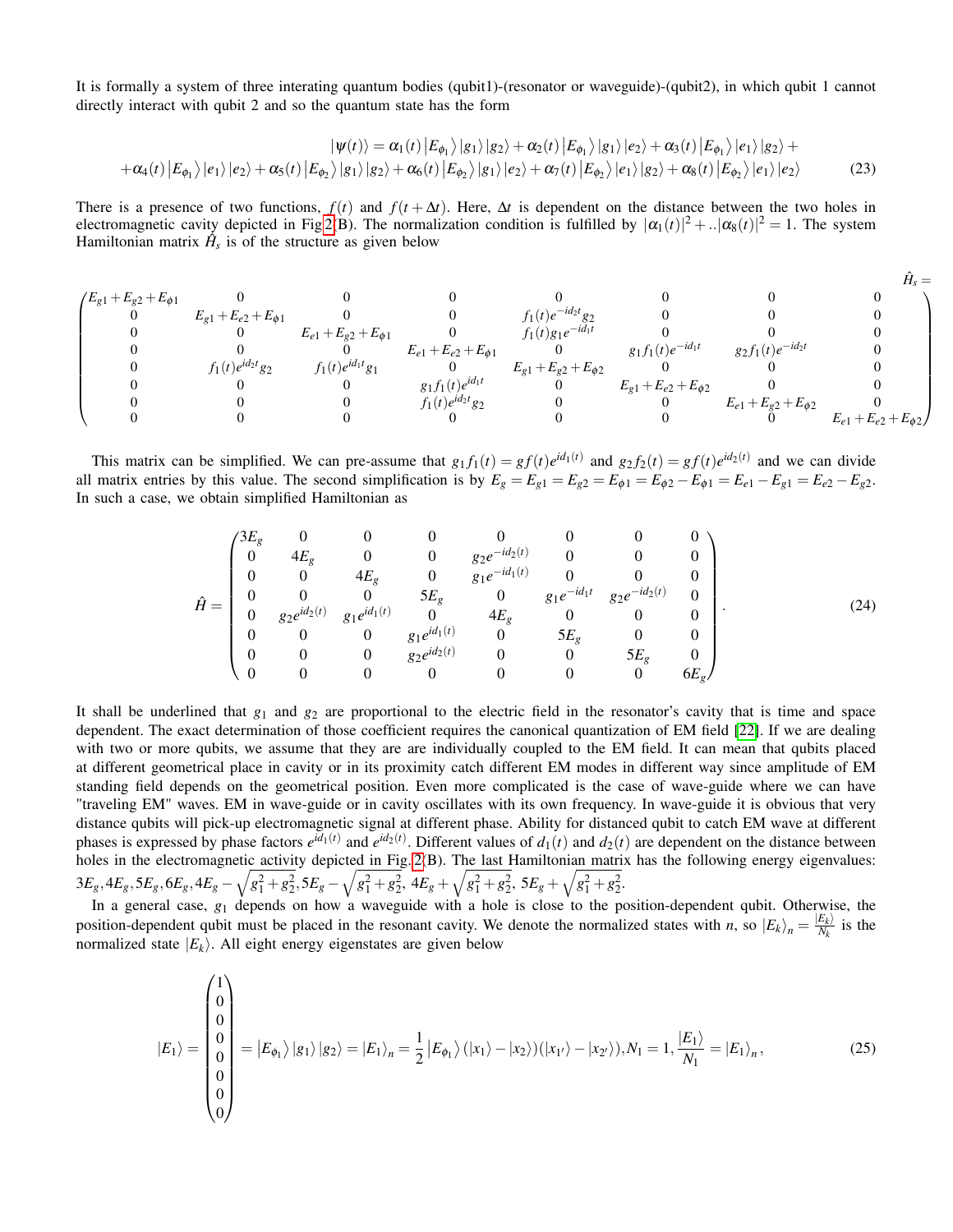and with the assumption  $E_p = E_{p1} = E_{p2} = E_{p1'} = E_{p2'}$ , we obtain

$$
|E_{2}\rangle=\left(\begin{array}{c} -\left(g_{1}/g_{2}\right)e^{i(-d_{2}+d_{1})}\\ 0\\ 0\\ 0\\ 0\\ \end{array}\right)= -\left(\frac{g_{1}}{g_{2}}e^{i(-d_{2}+d_{1})}\right) |E_{\theta_{1}}\rangle |e_{2}\rangle +|E_{\theta_{1}}\rangle |e_{1}\rangle |g_{2}\rangle , \mathcal{N}_{2}=\frac{1}{\sqrt{1+|-(g_{1}/g_{2})e^{i(-d_{2}+d_{1})}|^{2}}},\\ \left(\begin{array}{c} 0\\ 0\\ 0\\ 0\\ 0\\ \end{array}\right)= -\frac{g_{2}}{g_{1}}e^{i(-d_{2}+d_{1})}\left|E_{\theta_{2}}\rangle |g_{1}\rangle |e_{2}\rangle +|E_{\theta_{2}}\rangle |e_{1}\rangle |g_{2}\rangle , \mathcal{N}_{3}=\frac{1}{\sqrt{1+|-\frac{g_{3}}{g_{1}}e^{i(-d_{2}+d_{1})}|^{2}}},\\ \left(\begin{array}{c} 0\\ 0\\ 0\\ 0\\ 0\\ \end{array}\right)=E_{4}\rangle=\left|\begin{array}{c} 0\\ 0\\ 0\\ 0\\ 0\\ \end{array}\right|=+|E_{4}\rangle_{\theta}=\left|\begin{array}{c} 0\\ 0\\ 0\\ 0\\ 0\\ \end{array}\right|=+|E_{\theta_{2}}\rangle |e_{1}\rangle |e_{2}\rangle , \mathcal{N}_{4}=1, \mathcal{N}_{3}=\frac{1}{\sqrt{1+|-\frac{g_{1}}{g_{1}}e^{i(-d_{2}+d_{1})}|^{2}}},\\ \left(\begin{array}{c} 0\\ -\frac{g_{2}e^{i\theta_{2}}}{\sqrt{g_{1}^{2}+g_{2}^{2}}}\end{array}\right)\\ \left|E_{5}\rangle=\left(\begin{array}{c} 0\\ -\frac{g_{3}e^{i\theta_{3}}}{\sqrt{g_{1}^{2}+g_{2}^{2}}}\end{array}\right|E_{\theta_{1}}\rangle |e_{1}\rangle |e_{2}\rangle +|E_{\theta_{2}}\rangle |e_{1}\rangle |e_{2}\rangle -\frac{g_{1}e^{i\theta_{3}}}{\sqrt{g_{1}^{2}+g_{2}^{2}}}\left|E_{\theta_{1}}\rangle |e_{1}\rangle |e_{2}\rangle +\frac{1}{\sqrt{2}}\left
$$

(26)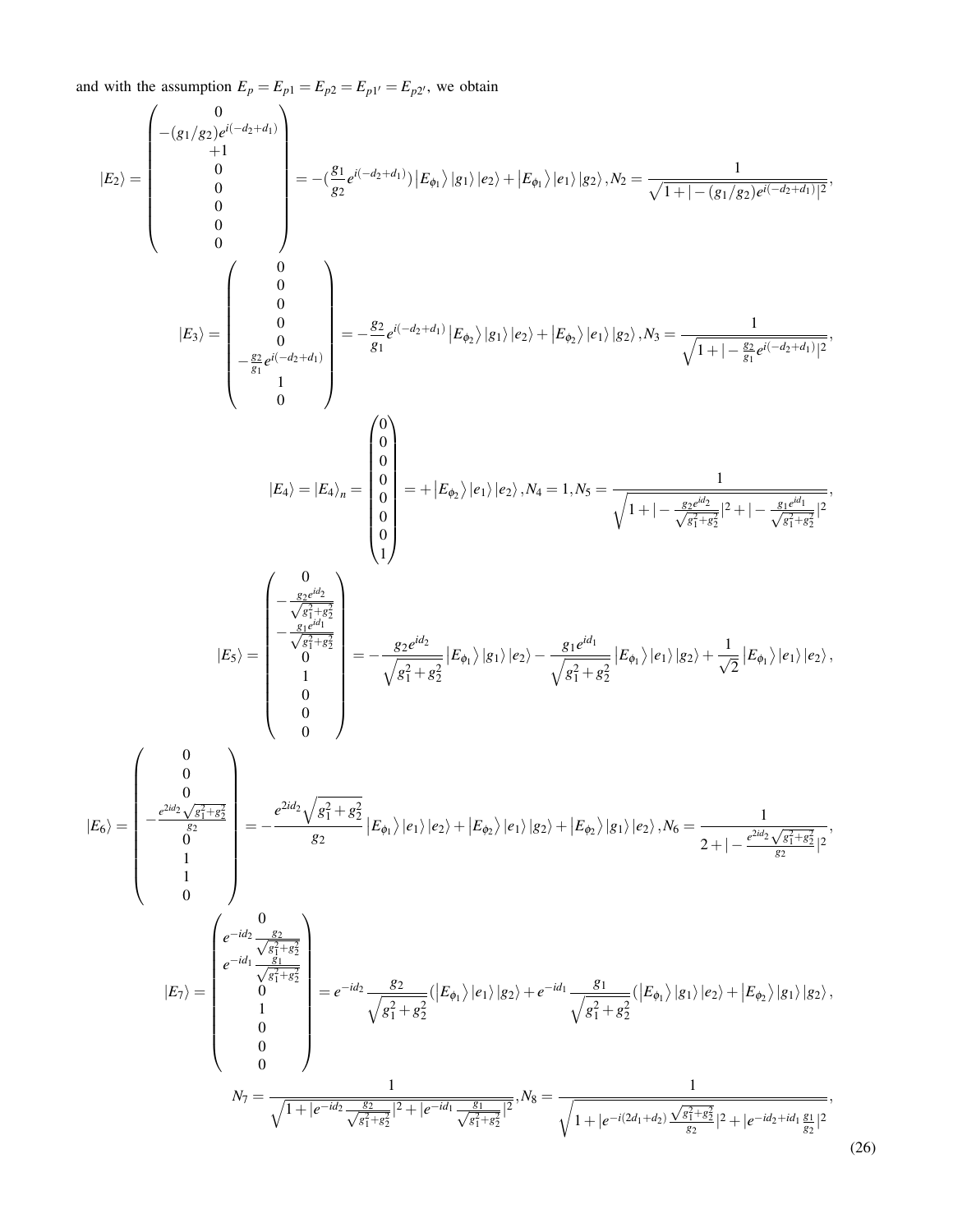$$
|E_8\rangle = \begin{pmatrix} 0 \\ 0 \\ e^{-i(2d_1+d_2)} \frac{\sqrt{g_1^2+g_2^2}}{g_2} \\ 0 \\ e^{-id_2+id_1} \frac{g_1}{g_2} \\ 1 \\ 0 \end{pmatrix} = e^{-i(2d_1+d_2)} \frac{\sqrt{g_1^2+g_2^2}}{g_2} |E_{\phi_1}\rangle |e_1\rangle |e_2\rangle + e^{-id_2+id_1} \frac{g_1}{g_2} |E_{\phi_2}\rangle |e_1\rangle |g_2\rangle + |E_{\phi_2}\rangle |g_1\rangle |e_2\rangle,
$$
\n(27)

We observe that six eigenstates among the eight eigenstates (except for the  $E_1$  and  $E_4$  eigenstates that are not entangled) are entangled in the energy basis. It is noticeable to underline that all eight energy eigenstates are entangled in the position-based representation, which was pointed out for the case of all *E<sup>p</sup>* values corresponding to the nodes in two different qubits. The quantum state dynamics of the system  $QC_1 - EC - QC_2$  can be written as

$$
|\psi(t)\rangle = c_{e1}e^{\frac{\hbar}{l}\int_{t_0}^{t}E_1(t')dt'}|E_1\rangle_n + ... + c_{e8}e^{\frac{\hbar}{l}\int_{t_0}^{t}dt'E_8(t')}|E_8\rangle_n, \qquad (28)
$$

where the normalization relation takes place  $|c_{e1}|^2 + ... + |c_{e8}|^2 = 1$ , in which the eigenenergy states are orthonormal since  $\bra{E_k}\ket{E_s} = \delta_{k,s}.$ 

# IV. ESSENCE OF QUANTUM COMMUNICATION BETWEEN QUBITS ENTANGLED BY ELECTROMAGNETIC CAVITY OVER LONG DISTANCE

We have observed the entanglement between the neighboring qubit and electromagnetic cavity (EC). This entanglement between qubit 1 and EC as well as entanglement between qubit 2 and EC will lead to the entanglement between qubit 1 and qubit 2. Such reasoning can be generalized for the case of *N* qubits entangled to one electromagnetic cavity (EC). Let us exercise a possible communication scheme by the use of projectors. Let us enforce qubit 1 to be in the excited state, which can be achieved by the use of one antenna (as the left antenna in Fig. [2\)](#page-3-0). It requires a delivery of a certain electromagnetic pulse by antenna 1. This pulse will also bring some secondary effect on qEC as well on another distant qubit. However, due to the simplifications in the conducted analysis we will neglect the secondary effects. In such a case, the projector becomes  $\hat{P}_{e1} = \hat{I}_{cavity} \times |e_1\rangle \langle e_1| \times \hat{I}_{qubit2} = (|E_{\phi 1}\rangle \langle E_{\phi 1}| + |E_{\phi 2}\rangle \langle E_{\phi 2}|)|e_1\rangle \langle e_1| (|g_2\rangle \langle g_2| + |e_2\rangle \langle e_2|).$  Let us exercise the action of  $\hat{P}_{e1}$ operator on quantum state  $|\psi\rangle = |E_2\rangle = \frac{1}{N_2}(-(\frac{g_1}{g_2}))$  $\frac{g_1}{g_2}e^{i(-d_2+d_1)}|E_{\phi_1}\rangle|g_1\rangle|e_2\rangle)+|E_{\phi_1}\rangle|e_1\rangle|g_2\rangle)$  so we obtain the quntum state after bringing the first qubit into the excited state as  $|\psi\rangle_1 = \hat{P}_{e1}|\psi\rangle = |e_1\rangle|g_2\rangle$ . Therefore, the determination of quantum state of qubit 1 being in the excited state immediately 'pushes' the second qubit into the ground state. It is the central principle behind the quantum communication. Probability of getting the excited state for qubit 1 is  $(1/N_2)^2$ , as is the probability of getting the second qubit into the ground state. Likewise, the probability of obtaining the ground state of the first qubit is  $1-(1/N_2)^2$ ), which implies the same probability for the second qubit to be in the excited state.

Now, we are going to exercise the measurement of electron's position in the position-based qubit 1 by using the operator  $\hat{P}_{x_1} = \hat{I}_{cavity} \times (|x_1\rangle \langle x_1|) \times \hat{I}_{qubit2}$ . We assume that both qubits have the effective potential of the form  $E_{p1} = E_{p2} = E_{p1'} = E_{p2'} = E_{p2'} = E_{p1'} = E_{p2'} = E_{p2'} = E_{p1'} = E_{p2'} = E_{p2'} = E_{p2'} = E_{p1'} = E_{p2'} = E_{p2'} = E_{p2'} = E_{p2'} = E$  $E_p$  and that  $t_{s1} = t_{s2}$ . In such a case, the individual energies of separated insulated qubits (1 or 2) are  $E_{q1(q2)} = E_p \pm |t|$ . Thus, we can write  $\hat{P}_{x_1} = \hat{I}_{cavity} \times \frac{1}{2}(|g_1\rangle + |e_1\rangle)(\langle g_1| + \langle e_1|) \times \hat{I}_{qubit2}$ . Let us act this operator on qubit 1. Measurement of position of electron 1 is always due to an interaction of an external quantum system on qubit 1, so it is not surprising that this can change the energy. We act with  $\hat{P}_{x_1}$  on the quantum state  $|\psi\rangle = |E\rangle_2$ . We obtain

$$
|\psi\rangle_{2} =
$$
\n
$$
= \hat{P}_{x_{1}}|E_{2}\rangle = (\hat{I}_{cavity} \times \frac{1}{2}(|g_{1}\rangle + |e_{1}\rangle)(\langle g_{1}| + \langle e_{1}|) \times \hat{I}_{qubit2})(\frac{1}{N_{2}}(-(\frac{g_{1}}{g_{2}}e^{i(-d_{2}+d_{1})})|E_{\phi_{1}}\rangle|g_{1}\rangle|e_{2}\rangle + |E_{\phi_{1}}\rangle|e_{1}\rangle|g_{2}\rangle)) =
$$
\n
$$
= \frac{|E_{\psi_{1}}\rangle}{2N_{2}}(|g_{1}\rangle + |e_{1}\rangle)(\langle g_{1}| + \langle e_{1}|)(a|g_{1}\rangle|e_{2}\rangle + |e_{1}\rangle|g_{2}\rangle) =
$$
\n
$$
= \frac{|E_{\psi_{1}}\rangle}{2N_{2}}(-(\frac{g_{1}}{g_{2}}e^{i(-d_{2}+d_{1})})(|g_{1}\rangle|e_{2}\rangle + |e_{1}\rangle|g_{2}\rangle) + |g_{1}\rangle|g_{2}\rangle + |e_{1}\rangle|g_{2}\rangle) =
$$
\n
$$
= \frac{1}{N_{3}}(-(\frac{g_{1}}{g_{2}}e^{i(-d_{2}+d_{1})})(|E_{\psi_{1}}\rangle|g_{1}\rangle|e_{2}\rangle + |E_{\psi_{1}}\rangle|e_{1}\rangle|g_{2}\rangle) + |E_{\psi_{1}}\rangle|g_{1}\rangle|g_{2}\rangle + |E_{\psi_{1}}\rangle|e_{1}\rangle|g_{2}\rangle).
$$
\n(29)

In a very real sense, the localization of electron in the position space brings its delocalization in the energy space. The quantum state after the measurement has a much richer energy spectrum than before the measurement. This is another demonstration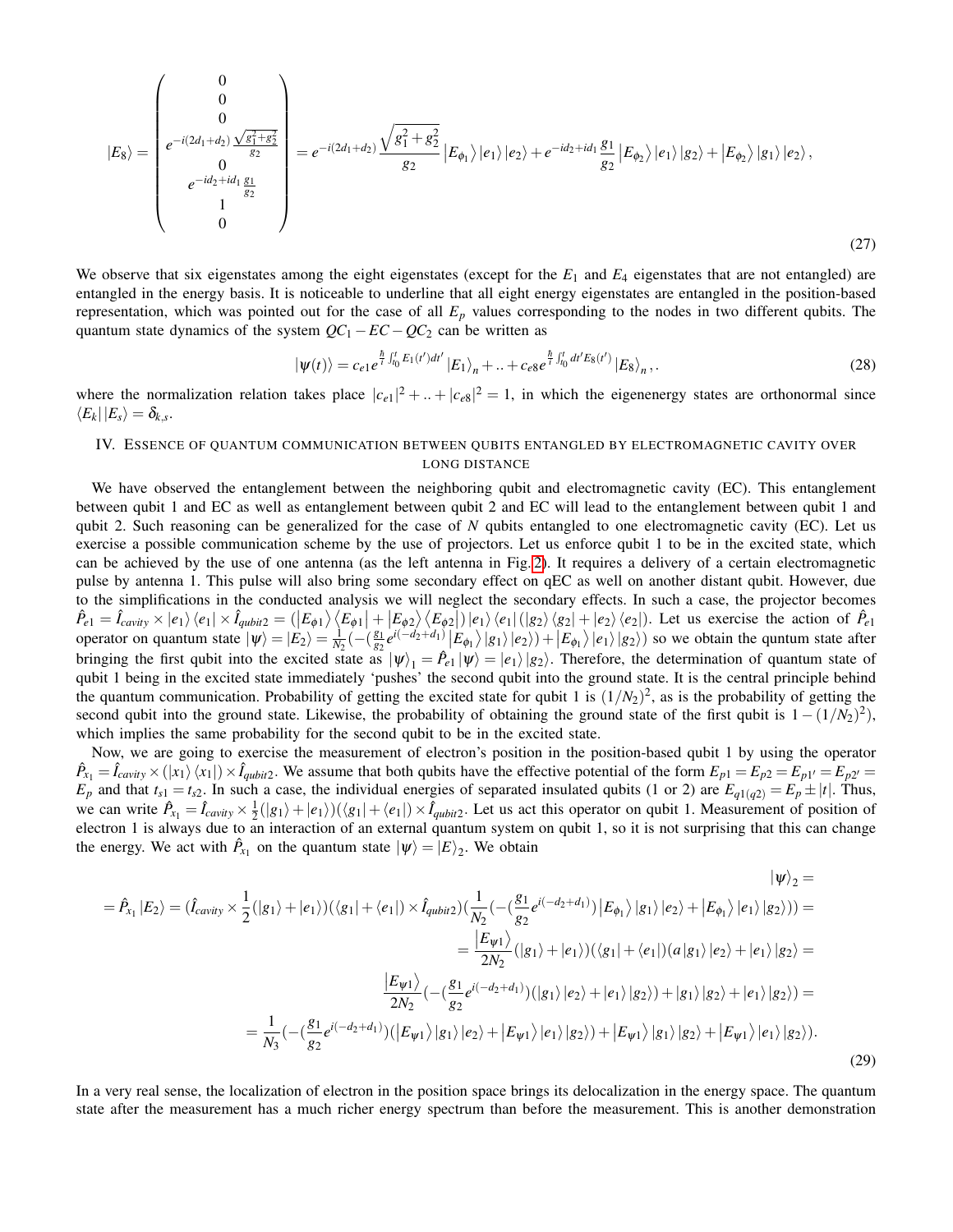of the uncertainty principle that is simply expressed by the fact that the more we know about the particle's position the less we know about its momentum, and reversely.

V. RIGOROUS DESCRIPTION OF POSITION-BASED QUBIT INTERACTING WITH QUANTUM CAVITY DYNAMICS OVER TIME

We are dealing with the quantum cavity interacting with the position-based qubit system that spans Hilbert space as  $|\psi\rangle_{aEC} \times$  $|\psi\rangle_{aubit}$ . At first, we are operating in the energy basis and so we can write

$$
\hat{H} = (\hat{H}_{qEC} \times \hat{I}_{qubit} + \hat{I}_{qEC} \times \hat{H}_{qubit})_0 + \hat{E}_f \cdot \vec{p}_q + \hat{I}_{EC} \times \hat{V}(t)_{eff(qED \to qubit)} =
$$
\n
$$
\hat{I}_{EC} \times \hat{V}(t)_{eff(qED \to qubit)} + ((E_{\phi 1} | E_{\phi 1}) \langle E_{\phi 1} | + E_{\phi 2} | E_{\phi 2} \rangle \langle E_{\phi 2} |) \times \hat{I}_{qubit} + \hat{I}_{qEC} \times (E_g | E_g) \langle E_g | + E_e | E_e \rangle \langle E_e |) )_0 +
$$
\n
$$
\cdot + [(|E_{\phi 1} \rangle \langle E_{\phi 1} | + | E_{\phi 2} \rangle \langle E_{\phi 2} |) \times (|E_g \rangle \langle E_g | + |E_e \rangle \langle E_e |)] \hat{E}_f \cdot \vec{p}_q [(|E_{\phi 1} \rangle \langle E_{\phi 1} | + | E_{\phi 2} \rangle \langle E_{\phi 2} |) \times (|E_g \rangle \langle E_g | + |E_e \rangle \langle E_e |) ]
$$
\n(30)

Let us consider the last term. It describes the interaction between the quantum electromagnetic cavity and the position-based qubit. We have

$$
\begin{split} \left[ \left( \left| E_{\phi 1} \right\rangle \left\langle E_{\phi 1} \right| + \left| E_{\phi 2} \right\rangle \left\langle E_{\phi 2} \right| \right) \times \left( \left| E_{g} \right\rangle \left\langle E_{g} \right| + \left| E_{e} \right\rangle \left\langle E_{e} \right| \right) \right] \hat{E}_{f} \cdot \vec{p}_{q} \left[ \left( \left| E_{\phi 1} \right\rangle \left\langle E_{\phi 1} \right| + \left| E_{\phi 2} \right\rangle \left\langle E_{\phi 2} \right| \right) \times \left( \left| E_{g} \right\rangle \left\langle E_{e} \right| \right) \right] = \\ &= \left| E_{\phi 1}, E_{e} \right\rangle \left( \left\langle E_{\phi 1}, E_{e} \right| \hat{E}_{f} \cdot \vec{p}_{q} \left| E_{\phi 2}, E_{g} \right\rangle \right) \left\langle E_{\phi 2}, E_{g} \right| + \left| E_{\phi 2}, E_{g} \right\rangle \left( \left\langle E_{\phi 2}, E_{g} \right| \hat{E}_{f} \cdot \vec{p}_{q} \left| E_{\phi 1}, E_{e} \right\rangle \right) \left\langle E_{\phi 1}, E_{e} \right| . \end{split} \tag{31}
$$

Here, we have explicitly neglected the terms  $(\langle E_{\phi 1(2)}, E_{g(e)} | \hat{E}_f \cdot \vec{p}_q | E_{\phi 1(2)}, E_{g(e)} \rangle)$  by setting them to zero, since they bring no energy exchange between the EM cavity and position based qubit, hence in that sense they are not physical. Let us compute the term  $(\langle E_{\phi 1}, E_e | \hat{E}_f \cdot \vec{p}_q | E_{\phi 2}, E_g \rangle)$ . We assume that the resulting Hamiltonian of interaction between the position based qubits and EM cavity is weak and can be treated as a perturbation. We have 1- (3-)dimensional representation of EM field in the EM cavity (parameterized by *L* or by  $(L_1, L_2, L_3)$ ) given as

$$
\left|E_{\phi 1}\right\rangle_t = \sqrt{\frac{\pi}{2L}} e^{\frac{1}{i\hbar}E_{\phi 1}t} \int_{-\frac{L}{2}}^{+\frac{L}{2}} dx' \cos(\frac{x'\Pi}{L}) \left|x'\right\rangle, \left|E_{\phi 2}\right\rangle_t = \sqrt{\frac{2}{L}} e^{\frac{1}{i\hbar}E_{\phi 2}t} e^{\frac{\hbar}{i}E_{\phi 2}t} \int_{-\frac{L}{2}}^{+\frac{L}{2}} dx' \sin(\frac{2x'\Pi}{L}) \left|x'\right\rangle, \tag{32}
$$

$$
|E_{\phi 1}\rangle_{t,3} = (\sqrt{\frac{\pi}{2L_1}} e^{\frac{1}{i\hbar}E_{\phi 1_a},t} \int_{-\frac{L_1}{2}}^{+\frac{L_1}{2}} dx' \cos(\frac{x'\Pi}{L_1}) |x'\rangle) (\sqrt{\frac{\pi}{2L_2}} e^{\frac{1}{i\hbar}E_{\phi 1_b},t} \int_{-\frac{L_2}{2}}^{\frac{L_2}{2}} dy' \cos(\frac{y'\Pi}{L_2}) |y'\rangle) \times \\ \times (\sqrt{\frac{\pi}{2L_3}} e^{\frac{1}{i\hbar}E_{\phi 1_c},t} \int_{-\frac{L_3}{2}}^{+\frac{L_3}{2}} dz' \cos(\frac{z'\Pi}{L_3}) |z'\rangle), \tag{33}
$$

$$
\left|E_{\phi 2}\right\rangle_{t,3} = \left(\sqrt{\frac{2}{L_1}}e^{\frac{1}{i\hbar}E_{\phi 2a},t} \int_{-\frac{L_1}{2}}^{\frac{L_1}{2}} dx' \sin(\frac{2x'\Pi}{L_1})\right|x'\right) \left(\sqrt{\frac{2}{L_2}}e^{\frac{1}{i\hbar}E_{\phi 2b},t} \int_{-\frac{L_2}{2}}^{\frac{L_2}{2}} dy' \sin(\frac{2y'\Pi}{L_2})\right|y'\right) \times \times \left(\sqrt{\frac{2}{L_3}}e^{\frac{1}{i\hbar}E_{\phi 2c},t} \int_{-\frac{L_3}{2}}^{\frac{L_3}{2}} dz' \sin(\frac{z'\2\Pi}{L_3})\right|z'\right),\tag{34}
$$

where  $|E_{\phi(12)}\rangle_t$  refers to the 1-dimensional case and  $|E_{\phi(13)}\rangle_{t,3}$  refers to the 3-dimensional case of EM cavity. In a very real way, the mathematical expression

$$
\Psi_{E_{\phi 1}}(x)_{t} = \langle x | E_{\phi 1} \rangle_{t} = e^{\frac{E_{\phi_1}(t-t_0)}{\hbar i}} \Psi_{E_{\phi 1}}(x)_{t_0} = e^{\frac{E_{\phi_1}(t-t_0)}{\hbar i}} e^{i\alpha} \sqrt{\frac{\pi}{2L}} \cos(\frac{x\Pi}{L}),
$$
  
\n
$$
\Psi_{E_{\phi 2}}(x)_{t} = \langle x | E_{\phi 2} \rangle_{t} = e^{\frac{E_{\phi_2}(t-t_0)}{\hbar i}} \Psi_{E_{\phi 2}}(x)_{t_0} = e^{\frac{E_{\phi_1}(t-t_0)}{\hbar i}} e^{i\beta} \sqrt{\frac{2}{L}} \sin(\frac{2x\Pi}{L}),
$$
  
\n
$$
\Psi_{E_{\phi 1}}(x, y, z)_{t, 3} = \langle x | \langle y | \langle z | E_{\phi 1} \rangle_{t, 3} = e^{\frac{E_{\phi_1}(t-t_0)}{\hbar i}} \Psi_{E_{\phi 1}}(x, y, z)_{t_0, 3} =
$$
  
\n
$$
= e^{\frac{(E_{\phi 1a} + E_{\phi 1b} + E_{\phi 1c})(t-t_0)}{\hbar i}} e^{i\alpha} \sqrt{\frac{\pi}{2L_1}} \sqrt{\frac{\pi}{2L_2}} \sqrt{\frac{\pi}{2L_3}} \cos(\frac{x\Pi}{L_1}) \cos(\frac{y\Pi}{L_2}) \cos(\frac{z\Pi}{L_3}),
$$
  
\n
$$
\Psi_{E_{\phi 2}}(x, y, z)_{t, 3} = \langle x | \langle y | \langle z | E_{\phi 2} \rangle_{t, 3} = e^{\frac{(E_{\phi_2a} + E_{\phi_2c})(t-t_0)}{\hbar i}} \Psi_{E_{\phi 2}}(x, y, z)_{t_0, 3} =
$$
  
\n
$$
= e^{\frac{(E_{\phi 2a} + E_{\phi 2b} + E_{\phi 2c})(t-t_0)}{\hbar i}} e^{i\beta} \sqrt{\frac{2}{L_1}} \sqrt{\frac{2}{L_2}} \sqrt{\frac{2}{L_3}} \sin(\frac{2x\Pi}{L_1}) \sin(\frac{2y\Pi}{L_2}) \sin(\frac{2z\Pi}{L_3}),
$$

can be recognized as wavefunction  $\psi_{E_{\phi(1/2)}}(x)_t(\psi_{E_{\phi(1/2)}}(x,y,z)_{t,3})$  of photon at mode 1(2) of electromagnetic cavity in 1- (3)-D case of size *L* (or  $L_1, L_2, L_3$  in 3-D rectangular cavity), where  $\alpha, \beta \in R$ . In the case of 3-D cavity, the ground state wavefunction can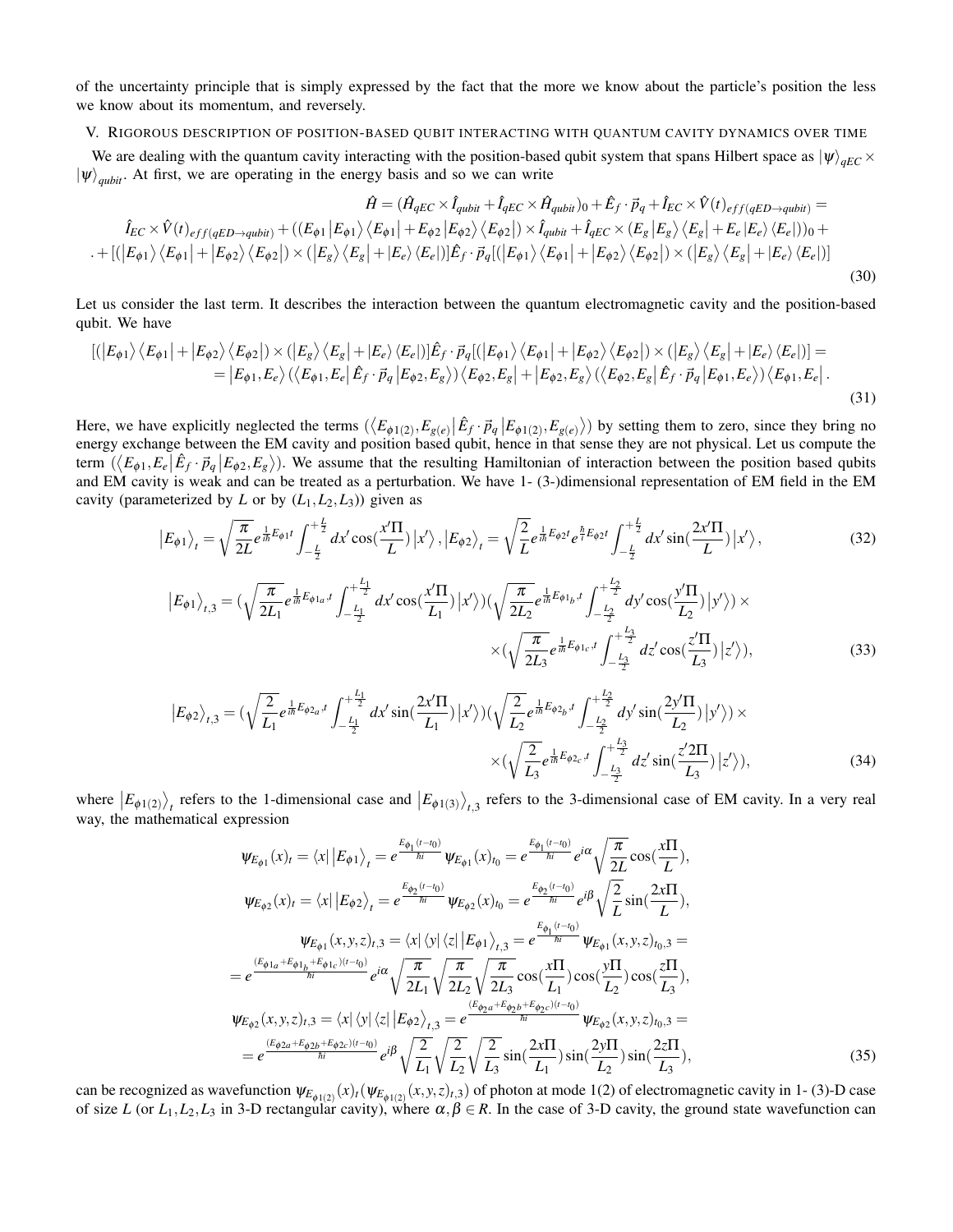be parameterized with wavefunction having three cosine functions, while the next excited state will have two cosine functions and one sinusoidal function. The maximum concentration of energy (both electric and magnetic) is in the middle of cavity in the same fashion as with the quantum particle in a box. There are obvious analogies with the particle in a box and Schrödinger equation. However Schrödinger equation cannot be used for describing a photon confined in the EM cavity (since photon's rest mass is zero and it moves at the speed of light, which is not achievable for particle with non-zero rest mass and also momentum is proportional to energy in the case of photon) as resonating mode. Nevertheless, wavefunction of a photon in EC can be postulated. It is however possible to use the concept of Dirac (that is relativistically invariant under the Lorentz transformation and when we deal with wavefunction differential equation of the 1st order with respect to time and position derivative) equation for description of photon in EC and certain considerations in that direction are done by Bialynicki-Birula [\[22\]](#page-19-9). We limit our consideration to 1-D EC and we recognize that the quantum state of isolated, non-interacting with external world EM cavity, with two modes can be written as

$$
|E\rangle_{cavity,t} = c_{E_{\phi 1}} |E_{\phi 1}\rangle_{t} + c_{E_{\phi 2}} |E_{\phi 2}\rangle_{t}, |c_{E_{\phi 1}}|^{2} + |c_{E_{\phi 2}}|^{2} = 1 (= n_{1} + n_{2}),
$$
\n(36)

where  $|c_{E_{\phi 1(2)}}|^2/(|c_{E_{\phi 1}}|^2 + |c_{E_{\phi 2}}|^2)$  are the probabilities of occupancy of 1(2) resonating modes and  $n_{1(2)}$  is the number of photos populating the 1st or 2nd mode. We recognize than a minimal number of  $n_1 + n_2$  is one photon. Minimum energy necessary to fully populate mode 1(2) of EC is  $E_{cavity1(2)} = \hbar \frac{2(4)\Pi}{L}$ . By having qEC described in the energy basis, it quite easy to conduct a measurement of its energy. If the outcome of measurement indicates that the cavity has energy  $E_{\phi(1(2))}$ , then the act of measurement can be represented by the operator  $\hat{P}_{E\phi(1(2))} = |E_{\phi(1(2))}\rangle \langle E_{\phi(1(2))}|$  acting on the quantum state  $|E\rangle_{cavity,t}$  at time instant *t* so the resulting state is  $|E\rangle_{cavityQ,t} = \frac{\hat{P}_{E_{\phi1(2)}}|E\rangle_{cavity}P_{\phi2}}{\langle E|_{cmin}, \hat{P}_{E\phi1(2)}|E\rangle_{\phi2}}$  $\frac{E_{\phi_1(z)} - E_{curity}}{E_{E_{\phi_1}(z)}E_{curity}}$ . Much more involving is the measurement conducted on the quantum cavity when one determines the presence of photon in the space interval  $x \in (a_s, b_s) \in (-L/2, L/2)$ , as can be obtained by some detector of EM field. In such a case, the measurement is represented by the measurement projector  $\hat{P}(a_s, b_s) = \int_{a_s}^{b_s} dx''' |x''' \rangle \langle x'''|$ . Again, we have a collapse of quantum state after the measurement at time instant t, so the quantum state becomes  $|E\rangle_{cavityQ',t} = \frac{\int_{aS}^{b_S} dx'''\left|x'''\right\rangle \left\langle x'''\right|\left|E\right\rangle_{cavity}}{\left|E\right\rangle_{dX'}\left|x''\right\rangle\left\langle x'''\right|\left|E\right\rangle}\right.$  $\frac{f_{a_s}}{\langle E|_{cavity, t}} \frac{f_{a_s}}{g_s} dx''/x''/x''/x''/E'}$ . We notice that given the representation of position measurement allows us to conduct the measurement of photon position at  $x_p$ , when  $a_s \to b_s = x_p$ . Alternatively, a projector operator corresponding to the measurement of photon at  $x = x_p$  can be written as  $\hat{P}(x_p) = \int_{-\infty}^{+\infty} dx''' |x''(x_p)| dx'' - x_p$ . In similar fashion we can exercise weak measurements both in the energy or position bases, but it requires the linear combination of projectors (either in the energy or position basis).

It is quite straightforward to generalize all the conducted reasoning for *m* modes of EM cavity, but for the sake of simplicity we consider two modes of resonating cavity. It is worth underlining that the operator  $a^{\dagger} = |E_{\phi 2}\rangle \langle E_{\phi 1}|$  describes the act of populating state  $|E_{\phi_2}\rangle$  and depopulating state  $|E_{\phi_1}\rangle$  so it describes the act of delivering the energy to the EM cavity, while  $\hat{a} = |E_{\phi 1}\rangle \langle E_{\phi 2}|$  describes the act of populating the state of lower energy  $|E_{\phi_1}\rangle$  and depopulation the state of higher energy  $|E_{\phi_2}\rangle$ , so it describes the act of the EM energy decrease by the electromagnetic cavity. In such a case, we can describe the dissipation processes in language of quantum mechanics so in general case non-Hermitian Hamiltonian that is able to deliver or remove the energy from the EM cavity is of the form  $\hat{H}_{dissipationEC} = f_1(t) |E_{\phi 2}\rangle \langle E_{\phi 1}| + f_2(t) |E_{\phi 1}\rangle \langle E_{\phi 2}|$ , where  $f_1(t), f_2(t)$ are complex-valued functions. If  $f_1(t) = f_2(t)^*$ , then we deal with a Hermitian Hamiltonian and our EM cavity is subjected to Rabi oscillations between energy levels  $E_{\phi 1}$  and  $E_{\phi 2}$ .

We are using an analogy of the quantum EM cavity with a quantum harmonic oscillator. In qEC, the electric field plays a role of particle position in the q-harmonic oscillator and the magnetic field is analogous to the momentum of particle in the harmonic oscillator described by the Schrödinger equation. Those analogies give a hint that both the electric and magnetic field operators in qEC shall be linear combinations of creation and annihilation operators denoted as  $\left|E_{\phi_2}\right\rangle\left\langle E_{\phi_1}\right|$  and  $\left|E_{\phi_1}\right\rangle\left\langle E_{\phi_2}\right|$ . Indeed, in the case of simplistic quantum harmonic oscillator approach, we have  $\hat{a} = \frac{1}{\sqrt{a}}$  $\frac{1}{2}(\hat{x}+i\hat{p}), \hat{a}^{\dagger}=\frac{1}{\sqrt{2}}$  $\frac{1}{2}(\hat{x}-i\hat{p})$ , so  $\frac{1}{\sqrt{2}}$  $\frac{1}{2}(\hat{a} + \hat{a}^{\dagger}) = \hat{x}$  and √ *i*  $\frac{1}{2}(\hat{a}^{\dagger} - \hat{a}) = \hat{p}$ . In the case of harmonic oscillator, we have  $\hat{H} = \hbar \omega(\hat{a}^{\dagger} \hat{a} + \frac{1}{2}) = \frac{1}{2}(\hat{x}^2 + \hat{p}^2)$ . In the same fashion, we expect that the electric field and magnetic field operators will give  $\hat{H}_{qEC} = \frac{1}{2} (\hat{E}_f^{\dagger} \hat{E}_f + \hat{B}_f^{\dagger} \hat{B}_f)$ . Let us state a hypothesis:  $\frac{1}{\sqrt{2}}$  $\frac{1}{2}r_1(x)o_1(t)(\hat{a}^{\dagger} +$  $\hat{a}$ ) =  $\frac{1}{\sqrt{2}}$  $\frac{1}{2}r_1(x)o_1(t)(|E_2\rangle\langle E_1|+|E_1\rangle\langle E_2|) = \hat{E}(x,t)_f$  and  $\frac{1}{\sqrt{2}}$  $\frac{1}{2}r_2(x)o_2(t)(\hat{a}^{\dagger} - \hat{a}) = \frac{i}{\sqrt{2}}$  $\frac{1}{2}r_2(x)\overline{o_2(t)}(|E_2\rangle\langle E_1|-|E_1\rangle\langle E_2|)=\hat{B}(x,t)_f.$ 

Now, we examine the structure of operator  $\hat{E}_f^{\dagger} \hat{E}_f = \frac{1}{2} (r_1(x))^2 (o_1(t))^2 (|E_2\rangle \langle E_2| + |E_1\rangle \langle E_1|) = \frac{1}{2} (r_1(x))^2 (o_1(t))^2 \hat{1}$ . After this, we check the structure of operator  $\hat{B}_f^{\dagger} \hat{B}_f = \frac{1}{2} (r_2(x))^2 (o_2(t))^2 (|E_1\rangle \langle E_2| - |E_2\rangle \langle E_1|) (|E_2\rangle \langle E_1| - |E_1\rangle \langle E_2|) = \frac{1}{2} (r_2(x))^2 (o_2(t))^2 \hat{1}$ . It shall be pointed out that the total energy of electrostatic and magnetic fields at any point of EC is not changing over time, which suggests  $\frac{1}{2}(r_2(x))^2(o_2(t))^2 + \frac{1}{2}(r_1(x))^2(o_1(t))^2 = u(x)$ . One of the solutions is that constant =  $u = (o_2(t))^2 + (o_1(t))^2$ and this suggests  $o_1(t) = u_0 \sin(\omega_1 t + p_1)$  and  $o_2(t) = u_0 \cos(\omega_1 + p_1)$ , and at the same time  $r_1(x) = r_2(x) = E_0 \cos(\frac{2\pi}{L}x)$ . We postulate that for k-th mode of qEC, the electric field operator shall be  $\hat{E}(k)_f = (|E_{k+1}\rangle\langle E_1| + |E_1\rangle\langle E_{k+1}|)g(x)_kE_{\alpha k}\sqrt{E_0}$  and  $\hat{B}(k)_f = i(|E_{k+1}\rangle\langle E_1| - |E_1\rangle\langle E_{k+1}|)\sqrt{1-|g(x)_k|^2}\sqrt{E_0}$  and obviously the electric field operator corresponds to the perpendicular magnetic field, and the photon momentum is perpendicular to both the electric and magnetic fields as it is proportional to the Poyting vector, hence it is proportional to  $\vec{E} \times \vec{B}$ . We can introduce the generalized electric field operator having m modes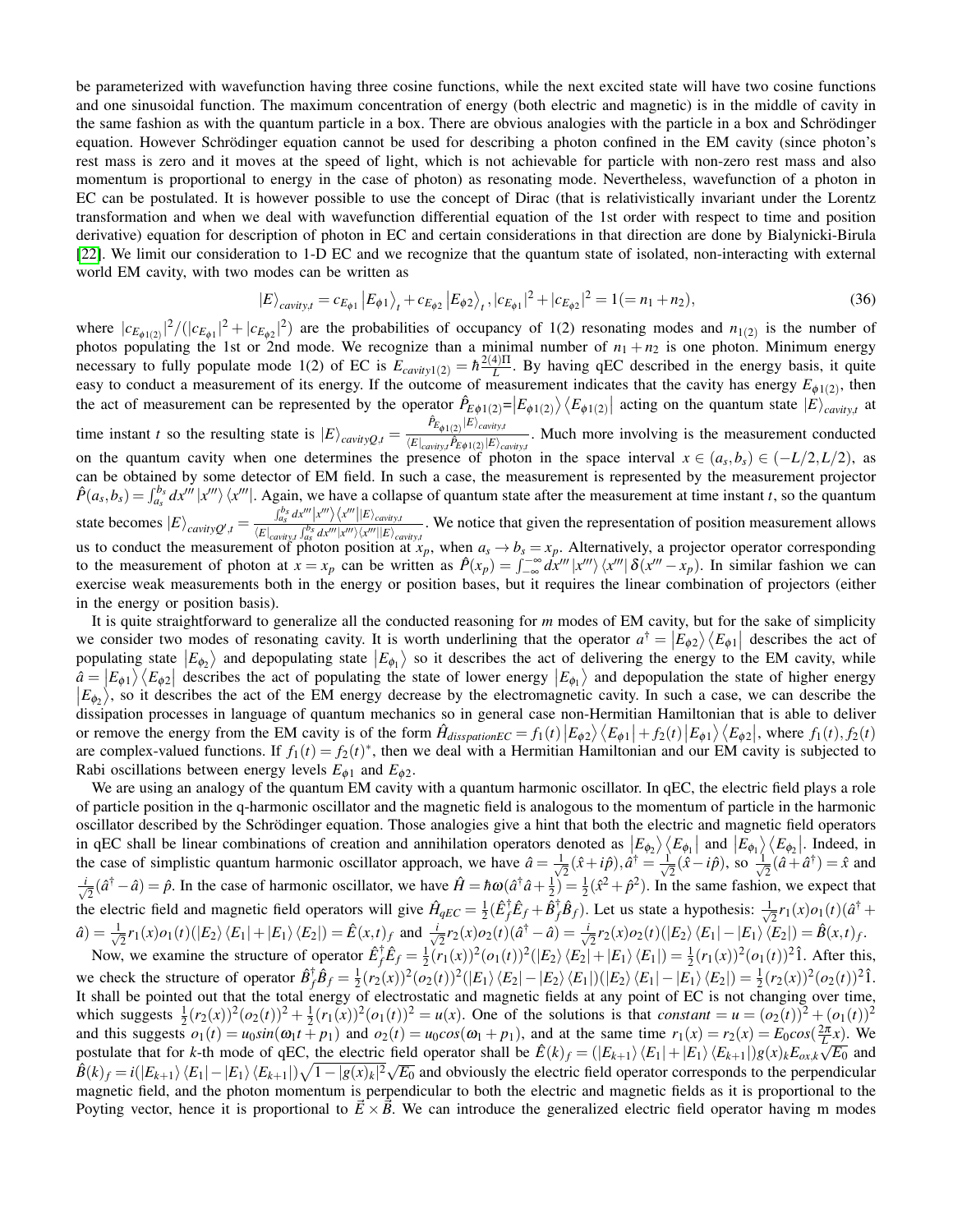of qEC expressed in the form:  $\hat{E}_f(t) = \sum_{k=2}^{k=m} \hat{E}_f(t) = (|E_{k+1}\rangle \langle E_1| + |E_1\rangle \langle E_{k+1}|) E_{\alpha x,k} g(x)_{k}$ . Now we introduce the electric field operator of quantum electromagnetic cavity in the space representation as

$$
\left(\int \left| x'' \right\rangle \langle x'' \left| dx'' \right\rangle \hat{E}(x_s, t) f\left( \int \left| x' \right\rangle \langle x' \left| dx' \right\rangle \right) =
$$
\n
$$
= \int_{-\infty}^{+\infty} \int_{-\infty}^{+\infty} \int_{-\infty}^{+\infty} dx dx' dx'' \cos(\frac{x \Pi}{L}) \sin(\frac{E_{\phi 1}}{\hbar} t + \gamma_1) [\sqrt{\frac{2}{L}} \sqrt{\frac{\pi}{2L}} [E'_{\alpha x, 1} \cos(\frac{x'' \Pi}{L}) \sin(\frac{2x' \Pi}{L}) + E'_{\alpha x, 2} \sin(\frac{2x'' \Pi}{L}) \cos(\frac{x' \Pi}{L}) \delta(x - x_s) |x''\rangle \langle x'|].
$$
\n(37)

The conducted reasoning is given for the 1-D case but quite easily it can be extended to the 2- and 3-D description of EM cavity. Maximum strength of electric field in electromagnetic cavity for modes 1 and 2 is encoded by coefficients *Eox*,<sup>1</sup> and  $E_{\alpha x,2}$ . It shall be underlined that  $|E_{\alpha x,1(2)}|^2$  is proportional to the number of photons *n*<sub>1</sub>(1)</sub> in mode 1(2). Since photons are bosons, we can have an arbitrarily large number of photons at any mode 1 or 2, or *n*-th. In a very real sense, it is a manifestation of Bose-Einstein condensation of photons.

For the case of position-based qubit, we can define the electric diplole moment of electrostatic qubit to be of the form  $\hat{P}_f = \frac{d}{2}(|x_1\rangle\langle x_1| - |x_2\rangle\langle x_2|)e$ , as the difference between electric charge present at nodes 1 and 2 contributes to the dipole moment, where *d* is the distance between points 1 and 2 in the qubit and *e* is the electron charge. We can assume the qubit point-like structure so we have the effective electric field as an average between points 1 and 2, which can be formally written as  $\hat{E}_f(x_{qubit}, t) = \frac{\hat{E}(\frac{x_1+x_2}{2}, t)}{2}$  $\frac{x_1}{2}$ ,  $f(x_1)$ ,  $\langle x_1 | + |x_2 \rangle \langle x_2 |$ , where  $x_{qubit} = \frac{x_1 + x_2}{2}$ . We define *a*,*b*, *c*,*d* coefficients as  $\ket{E}_g = \ket{E}_g = a\ket{x_1} + b\ket{x_2}$  and  $\ket{E}_g = \ket{\tilde{E}}_g = a\ket{x_1} + b\ket{x_2}$ . This brings the following structure of the operator  $\hat{E}_f(x_{qubit},t)\hat{P}_f =$  $\hat{E}_f(x_1,t)_f + \hat{E}_f(x_2,t)_f$  $\frac{+E_f(x_2,t)_f}{2} \frac{d}{dx}(|x_1\rangle\langle x_1|-|x_2\rangle\langle x_2|) = (E_{\phi_2})_t \langle E_{\phi_1}|_t + |E_{\phi_1}\rangle_t \langle E_{\phi_2}|_t) eE_{\phi_3,k} \frac{(g(x_1)_k+g(x_2)_k)}{2}$  $\frac{\left|g(x)_{k}\right\rangle}{2} \times 1 - \frac{\left|f(x)_{k}\right|}{2} \times \left|E_{g}\right| + \left|E_{e}\right\rangle \left\langle E_{e}\right| \right) \left(\left|x_{1}\right\rangle \left\langle x_{1}\right| - \left|E_{e}\right| \right)$  $|x_2\rangle\langle x_2| \tilde{\psi}(E_g) \langle E_g| + |E_e\rangle\langle E_e|)$ . We obtain  $(|E_g\rangle\langle E_g| + |E_e\rangle\langle E_e|)(|x_1\rangle\langle x_1| - |x_2\rangle\langle x_2|)(|E_g\rangle\langle E_g| + |E_e\rangle\langle E_e|) = |E_g\rangle\langle E_g|(|a|^2 - |a|^2)\langle x_1| \langle x_2| \rangle\langle x_1| + |x_2\rangle\langle x_2| \langle x_2| \rangle\langle x_2|)$  $|b|^2 + |E_e\rangle \langle E_e| (|c|^2 - |d|^2) + |E_g\rangle \langle E_e| (a^*c - b^*d) + |E_e\rangle \langle E_g| (ac^* - bd^*).$ 

We can write  $(\langle E_{\phi 1}, E_e | \hat{E}_f \cdot \vec{p}_q | E_{\phi 2}, E_g \rangle)$  and  $(\langle E_{\phi 2}, E_g | \hat{E}_f \cdot \vec{p}_q | E_{\phi 1}, E_e \rangle)$  and the interaction qubit-qEC Hamiltonian is given as

<span id="page-13-0"></span>
$$
\langle\langle E_{\phi1}, E_{e} | \hat{E}_{f} \cdot \vec{p}_{q} | E_{\phi2}, E_{g} \rangle\rangle_{t} = \langle\langle E_{e} | \vec{p}_{q} | E_{g} \rangle\rangle_{t} \langle\langle E_{\phi1} | \hat{E}_{f} | E_{\phi2} \rangle\rangle_{t} =
$$
\n
$$
= (\langle E_{e,10} | \vec{p}(t)_{q} | E_{g,10} \rangle) | E_{\phi2} \rangle)_{t0} (\langle E_{\phi1,10} | \hat{E}_{f,10} | E_{\phi2,10} \rangle) e^{\frac{1}{2}(\mathcal{E}_{\phi2} - \mathcal{E}_{\phi1})(t - t_{0})} e^{\frac{1}{2}(\mathcal{E}_{\phi2} - \mathcal{E}_{\phi1})(t - t_{0})} =
$$
\n
$$
= (\langle E_{e} | \vec{p}_{q} | E_{g} \rangle)_{t} e^{\frac{1}{2}(\mathcal{E}_{\phi2} - \mathcal{E}_{\phi1})(t - t_{0})} e^{\frac{1}{2}(\mathcal{E}_{\phi2} - \mathcal{E}_{\phi1})(t - t_{0})} e^{\frac{1}{2}(\mathcal{E}_{\phi2} - \mathcal{E}_{\phi1})(t - t_{0})} =
$$
\n
$$
= (\alpha c^{*} - bd^{*})_{t} \frac{e(\chi_{2} - \chi_{1})}{4} (\mathcal{E}_{\sigma\chi} \frac{(g(\chi_{1})_{k} + g(\chi_{2})_{k})}{2})_{t_{0}} e^{\frac{1}{2}(\mathcal{E}_{\phi2} - \mathcal{E}_{\phi1})(t - t_{0})} e^{\frac{1}{2}(\mathcal{E}_{g2} - \mathcal{E}_{\phi1})(t - t_{0})} = u(t),
$$
\n
$$
\langle\langle E_{\phi1}, E_{g} | \hat{E}_{f} \cdot \vec{p}_{q} | E_{\phi1}, E_{e} \rangle\rangle_{t} \langle E_{\phi1}, E_{e} | E_{f} \cdot \vec{p}_{q} | E_{\phi1}, E_{e} \rangle\rangle_{t} = u^{*}(t),
$$
\n
$$
+ (\langle E_{\phi1}, E_{g} \rangle \langle E_{\phi2}, E_{g} | + |E_{\phi2}, E_{g} \rangle \langle E_{\phi1}, E_{g} |
$$

It is convenient to write the matrix corresponding to the global qEC-qubit Hamiltonian in the form

*H*ˆ

$$
\hat{H} = \begin{pmatrix}\nE_{\phi 1} + E_g(t) & 0 & b_1(t) & 0 \\
0 & E_{\phi 1} + E_e(t) & (\langle E_{\phi 2}, E_g | \hat{E}_f \cdot \vec{p}_q | E_{\phi 1}, E_e \rangle)_t & 0 \\
b_1(t)^* & (\langle E_{\phi 2}, E_g | \hat{E}_f \cdot \vec{p}_q | E_{\phi 1}, E_e \rangle)_t & E_{\phi 2} + E_g(t) & 0 \\
0 & b_2(t)^* & 0 & E_{\phi 2} + E_e(t)\n\end{pmatrix}.
$$
\n(39)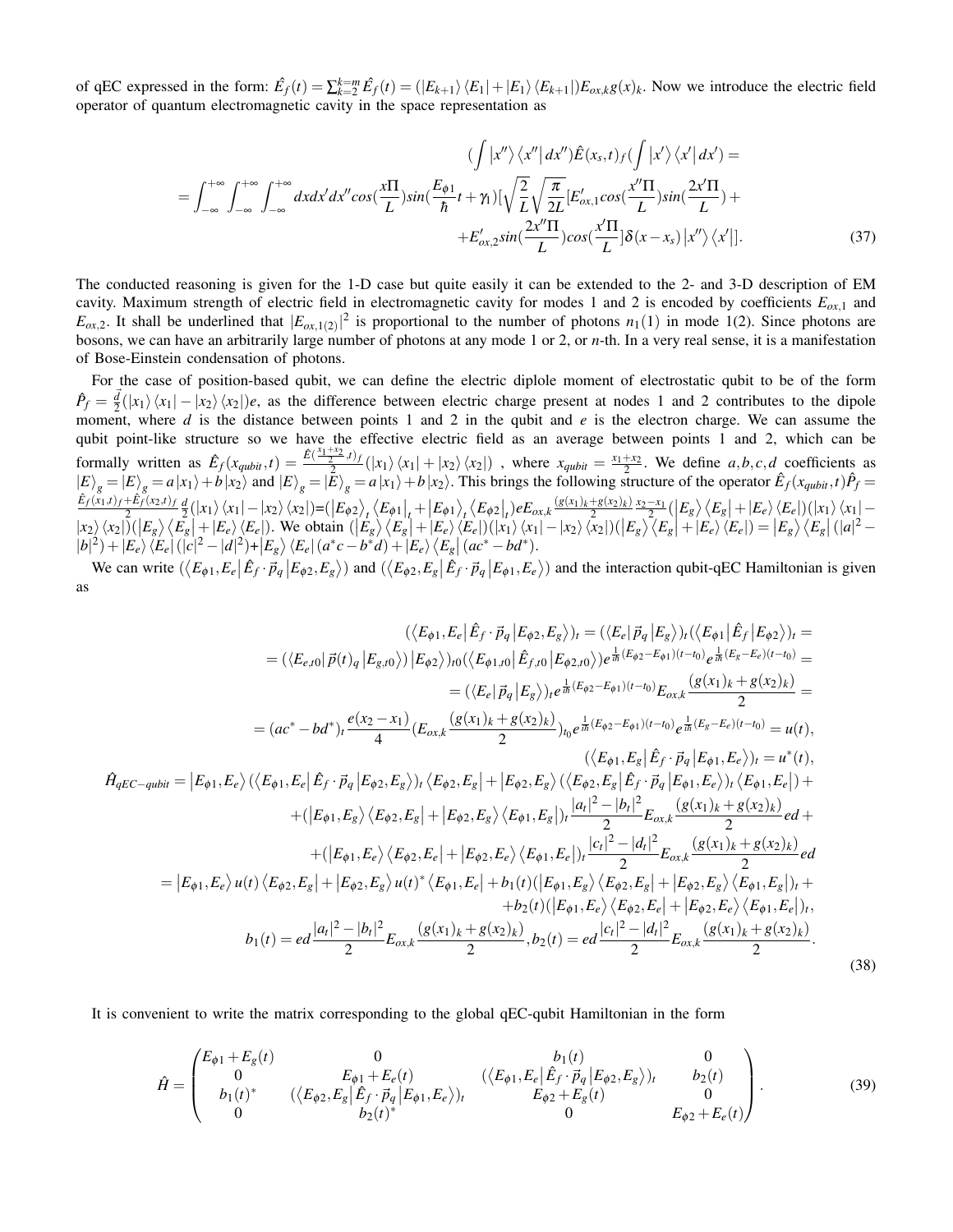Since the world related to the technology is closer to the description in the position space (assuming  $t_{s12(t)} = |t_s(t)|e^{i\alpha(t)}$ ), we have

$$
|E_{g,t}\rangle_{n} = \frac{((E_{p2}(t) - E_{p1}(t)) + \sqrt{\frac{(E_{p2}(t) - E_{p1}(t))^{2}}{2} + |t_{s12}(t)|^{2})}e^{i\alpha(t)}i|x_{1}\rangle - |t_{s}(t)||x_{2}\rangle)}{\sqrt{|t_{s}(t)|^{2} + ((E_{p2}(t) - E_{p1}(t)) + \sqrt{\frac{(E_{p2}(t) - E_{p1}(t))^{2}}{2} + |t_{s12}(t)|^{2})^{2}}} = a(t)|x_{1}\rangle_{n} + b(t)|x_{2}\rangle_{n},
$$
  
\n
$$
|E_{e,t}\rangle_{n} = \frac{(-(E_{p2}(t) - E_{p1}(t)) + \sqrt{\frac{(E_{p2}(t) - E_{p1}(t))^{2}}{2} + |t_{s}(t)|^{2})}e^{-i\alpha(t)}|x_{1}\rangle + |t_{s}(t)||x_{2}\rangle)}{\sqrt{|t_{s}|^{2} + (-(E_{p2}(t) - E_{p1}(t)) + \sqrt{\frac{(E_{p2}(t) - E_{p1}(t))^{2}}{2} + |t_{s12}(t)|^{2})^{2}}} = c(t)|x_{1}\rangle_{n} + d(t)|x_{2}\rangle_{n},
$$
  
\n
$$
a(t) = \frac{((E_{p2}(t) - E_{p1}(t)) + \sqrt{\frac{(E_{p2}(t) - E_{p1}(t))^{2}}{2} + |t_{s12}(t)|^{2})}e^{i\alpha(t)}i}{\sqrt{|t_{s}(t)|^{2} + ((E_{p2}(t) - E_{p1}(t)) + \sqrt{\frac{(E_{p2}(t) - E_{p1}(t))^{2}}{2} + |t_{s12}(t)|^{2})^{2}}}},
$$
  
\n
$$
b(t) = \frac{-|t_{s}(t)|}{\sqrt{|t_{s}(t)|^{2} + ((E_{p2}(t) - E_{p1}(t)) + \sqrt{\frac{(E_{p2}(t) - E_{p1}(t))^{2}}{2} + |t_{s12}(t)|^{2})^{2}}},
$$
  
\n
$$
c(t) = \frac{-(E_{p2}(t) - E_{p1}(t)) + \sqrt{\frac{(E_{p2}(t) - E_{p1}(t))^{2}}{2} + |t_{s12}(t)|^{2})}e^{-i\alpha(t)}}{\sqrt{|t_{s}|^{2} + (-(E_{p2}(t) -
$$

Now, we investigate the algebraic structure of operators  $|E_1,t\rangle_n \langle E_2,t|_n$  and  $|E_2,t\rangle_n \langle E_1,t|_n$  in terms of operators  $|x_1\rangle_n \langle x_2|_n$ ,  $|x_2\rangle_n \langle x_1|_n, |x_1\rangle_n \langle x_1|_n, |x_2\rangle_n \langle x_2|_n$ . We can write the eigenenergy operators of qubit in terms of the position representation as

$$
|E_1,t\rangle_n \langle E_2,t|_n = (a(t)|x_1\rangle_n + b(t)|x_2\rangle_n)(c^*(t)\langle x_1|_n + d^*(t)\langle x_2|_n) =
$$
  
=  $a(t)c^*(t)|x_1\rangle_n \langle x_1|_n + b(t)d^*(t)|x_2\rangle_n \langle x_2|_n + a(t)d^*(t)|x_1\rangle_n \langle x_2|_n + b(t)c^*(t)|x_2\rangle_n \langle x_1|_n$  (41)

$$
|E_2,t\rangle_n \langle E_1,t|_n = (c(t)|x_1\rangle_n + d(t)|x_2\rangle_n)(a^*(t)\langle x_1|_n + b^*(t)\langle x_2|_n) =
$$
  
=  $a(t)^*c(t)|x_1\rangle_n \langle x_1|_n + b(t)^*d(t)|x_2\rangle_n \langle x_2|_n + a(t)^*d(t)|x_1\rangle_n \langle x_2|_n + b(t)^*c(t)|x_2\rangle_n \langle x_1|_n.$  (42)

Now let us investigate  $(\langle E_e | \vec{p}_q | E_g \rangle)$  and  $(\langle E_g | \vec{p}_q | E_e \rangle)$ . We obtain

$$
(\langle E_e | \vec{p}_q | E_g \rangle) = ((c^*(t) \langle x_1|_n + d^*(t) \langle x_2|_n) (\frac{1}{2} (|x_1\rangle \langle x_1| - |x_2\rangle \langle x_2|) de)((a(t) |x_1\rangle_n + b(t) |x_2\rangle_n) =
$$
  
\n
$$
= \frac{1}{2} (c^*(t) a(t) - d^*(t) b(t)) = u(t),
$$
  
\n
$$
(\langle E_g | \vec{p}_q | E_e \rangle) = ((a^*(t) \langle x_1|_n + b^*(t) \langle x_2|_n) (\frac{1}{2} (|x_1\rangle \langle x_1| - |x_2\rangle \langle x_2|) de)((c(t) |x_1\rangle_n + d(t) |x_2\rangle_n) =
$$
  
\n
$$
= \frac{1}{2} (c(t) a(t)^*(t) - d(t) b^*(t)) = u(t)^*.
$$
\n(43)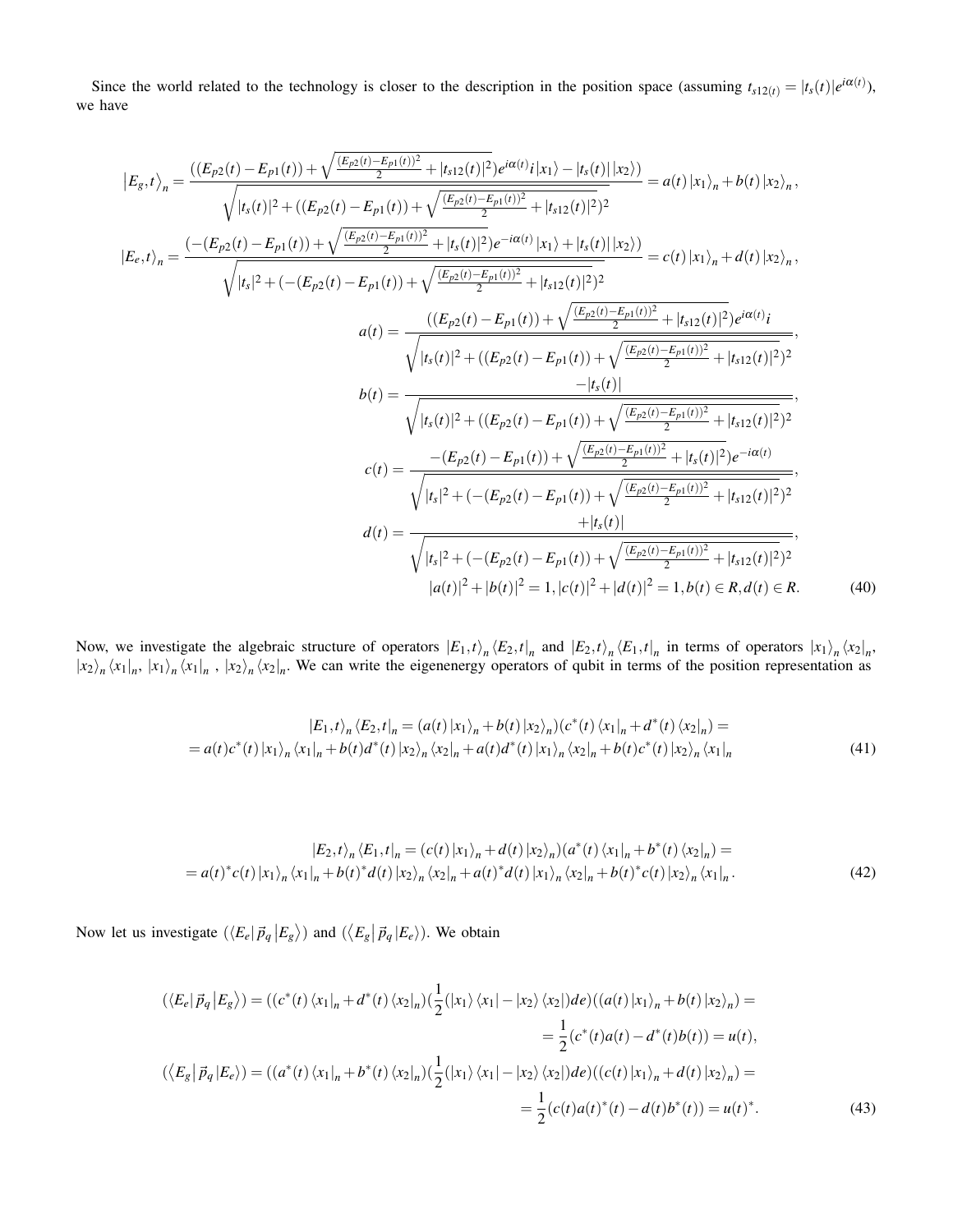which implies that qEC-qubit interaction Hamiltonian is of the form

$$
=|E_{\phi1}\rangle|E_{e}\rangle(\langle E_{e}|\vec{p}_{q}|E_{g}\rangle)(\langle E_{\phi1}|\hat{E}_{f}|E_{\phi2}\rangle)\langle E_{\phi2}|\langle E_{g}|+|E_{\phi2}\rangle|E_{g}\rangle(\langle E_{g}|\vec{p}_{q}|E_{e}))(\langle E_{\phi2}|\hat{E}_{f}|E_{\phi1}\rangle)\langle E_{\phi1}|\langle E_{e}|=
$$
\n
$$
=\frac{1}{2}|E_{\phi1}\rangle(c(t)|x_{1}\rangle+d(t)\langle x_{2}|)(c^{*}(t)a(t)-d^{*}(t)b(t))(\langle E_{\phi1}|\hat{E}_{f}|E_{\phi2}\rangle)\langle E_{\phi2}|\langle a^{*}(t)\langle x_{1}|+b^{*}(t)\langle x_{2}|\rangle+\n+\frac{1}{2}|E_{\phi2}\rangle(a(t)|x_{1}\rangle+b(t)|x_{2}\rangle)(c(t)a(t)^{*}-d(t)b^{*}(t))(\langle E_{\phi2}|\hat{E}_{f}|E_{\phi1}\rangle)\langle E_{\phi1}|\langle c^{*}(t)\langle x_{1}|+d^{*}(t)\langle x_{2}|\rangle)=
$$
\n
$$
=\frac{1}{2}\left[|E_{\phi2}\rangle|x_{1}\rangle(\langle E_{\phi2}|\hat{E}_{f}|E_{\phi1}\rangle)(|a(t)|^{2}|c(t)|^{2}-a(t)d(t)b^{*}(t)c^{*}(t))\langle E_{\phi1}|\langle x_{1}|+\n+|E_{\phi1}\rangle|x_{1}\rangle(\langle E_{\phi1}|\hat{E}_{f}|E_{\phi2}\rangle)(|a(t)|^{2}|c(t)|^{2}-a^{*}(t)d^{*}(t)b(t)c(t))\langle E_{\phi2}|\langle x_{1}|+\n+|E_{\phi2}\rangle|x_{2}\rangle(\langle E_{\phi2}|\hat{E}_{f}|E_{\phi1}\rangle)(-|b(t)|^{2}|d(t)|^{2}+b(t)c(t)a(t)^{*}d(t)^{*})\langle E_{\phi1}|\langle x_{2}|+\n+|E_{\phi1}\rangle|x_{2}\rangle(\langle E_{\phi1}|\hat{E}_{f}|E_{\phi2}\rangle)(-|b(t)|^{2}|d(t)|^{2}+b(t)^{*}c(t)^{*}a(t)d(t))\langle E_{\phi2}|\langle x_{1}|+\n+|E_{\phi2}\rangle|x_{2}\rangle(\langle E_{\phi1}|\hat{E}_{f}|E_{\phi2}\rangle)(d(t
$$

(44)

The last operator  $\hat{H}_{qEC-qubit,|E_{\phi}\rangle|x_q\rangle}$ has the following matrix representation in the basis  $|E_{\phi 1}\rangle |x_1\rangle, |E_{\phi 1}\rangle |x_2\rangle$ ,  $|E_{\phi 2}\rangle |x_1\rangle, |E_{\phi 2}\rangle |x_2\rangle$  as

$$
\hat{H}_{qEC-qubit} = \frac{1}{2} \begin{pmatrix}\n0 & 0 & u_t(|a_t|^2|c_t|^2 - a_t^* d_t^* b_t c_t) & u_t(a_t b_t^* |c_t|^2 - c_t d_t^* |b_t|^2) \\
0 & 0 & u_t(d_t|a_t|^2 c_t^* - |d_t|^2 b_t a_t^*) & u_t(-|b_t|^2 |d_t|^2 + b_t^* c_t^* a_t d_t) \\
u_t^* (|a_t|^2 |c_t|^2 - a_t d_t b_t^* c_t^*) & u_t^* (c_t d_t^* |a_t|^2 - |d_t|^2 a_t b_t^*) & 0 & 0 \\
u_t^* (|c_t|^2 b_t a_t^* - d_t c_t^* |b_t|^2) & u_t^* (-|b_t|^2 |d_t|^2 + b_t c_t a_t^* d_t^*) & 0 & 0\n\end{pmatrix}.
$$
\n(45)

# VI. RENORMALIZATION OF QUBIT AND RESONANT CAVITY HAMILTONIANS DUE TO MUTUAL PHASE IMPRINTS AND DUE TO ELECTROSTATIC MODIFICATION OF QUBIT EFFECTIVE POTENTIAL

From electrodynamics, it is known that moving a charge (e.g. electron) generates a non-zero vector potential and thus non-zero magnetic field that can build-up phase imprint on the quantum electromagnetic cavity. On the other hand, the oscillating electromagnetic cavity generates a non-zero vector potential (and thus magnetic field) that brings a phase imprint on the electron confined in the electrostatic position-based qubit or any other qubit type. The measure of electron kinetic energy and its momentum are encoded in the hopping parameter in the tight-binding model  $t_s$ (*time*) which generates a vector potential proportional to  $|t_s(time)|$ . The measure of vector potential generated by electromagnetic cavity is described by a frequency of oscillating electric and magnetic fields, since from electrodynamics we have the relation  $-\vec{\nabla}V(time, x, y, z)$  –  $\frac{d}{cdt}\overrightarrow{A}(time, x, y, z)_x = \overrightarrow{E}(time, x, y, z)$  and we set  $V = 0$  (a special choice of vector potential gauge), where c is the speed of light. Also we encounter the situation when local confinement potential governing the electron confinement at two nodes is modified by an external electrostatic potential generated by a time dependent electric field coming from EC. Described effects are quite small, nevertheless they take place in the real physical situation. Let us examine the structure of Hamiltonian of isolated non-interacting EM cavity and isolated qubit. We have

$$
\hat{H}_{|E_{\phi}\rangle|x\rangle} = (\hat{H}_{qEC} \times \hat{I}_{qubit} + \hat{I}_{qEC} \times \hat{H}_{qubit})_0 = \begin{pmatrix} E_{\phi 1} & 0 & 0 & 0 \\ 0 & E_{\phi 1} & 0 & 0 \\ 0 & 0 & E_{\phi 2} & 0 \\ 0 & 0 & 0 & E_{\phi 2} \end{pmatrix} + \begin{pmatrix} E_{p1}(t) & t_s(t) & 0 & 0 \\ t_s(t)^* & E_{p2}(t) & 0 & 0 \\ 0 & 0 & E_{p1}(t) & t_s(t) \\ 0 & 0 & t_s(t)^* & E_{p2}(t) \end{pmatrix}
$$
(46)

Equations of motion of considered closed physical system are  $H(t) | \psi(t) \rangle = i \hbar \frac{d}{dt} | \psi(t) \rangle$  and imply  $|\psi(t)\rangle = e^{\int_{t_0}^{t} \hat{H}(t')dt'} |\psi(t_0)\rangle = \hat{U}(t,t_0)|\psi(t_0)\rangle.$ 

We are dealing with the following quantum state Hilbert space that is a mixture of energy-position representation of qEC-qubit physical system given as

$$
|\psi(t)\rangle = c_1(t) |E_{\phi 1}\rangle |x_1\rangle + c_2(t) |E_{\phi 1}\rangle |x_2\rangle + c_3(t) |E_{\phi 2}\rangle |x_1\rangle + c_4(t) |E_{\phi 2}\rangle |x_2\rangle, |c_1(t)|^2 + ... + |c_4(t)| = 1.
$$
 (47)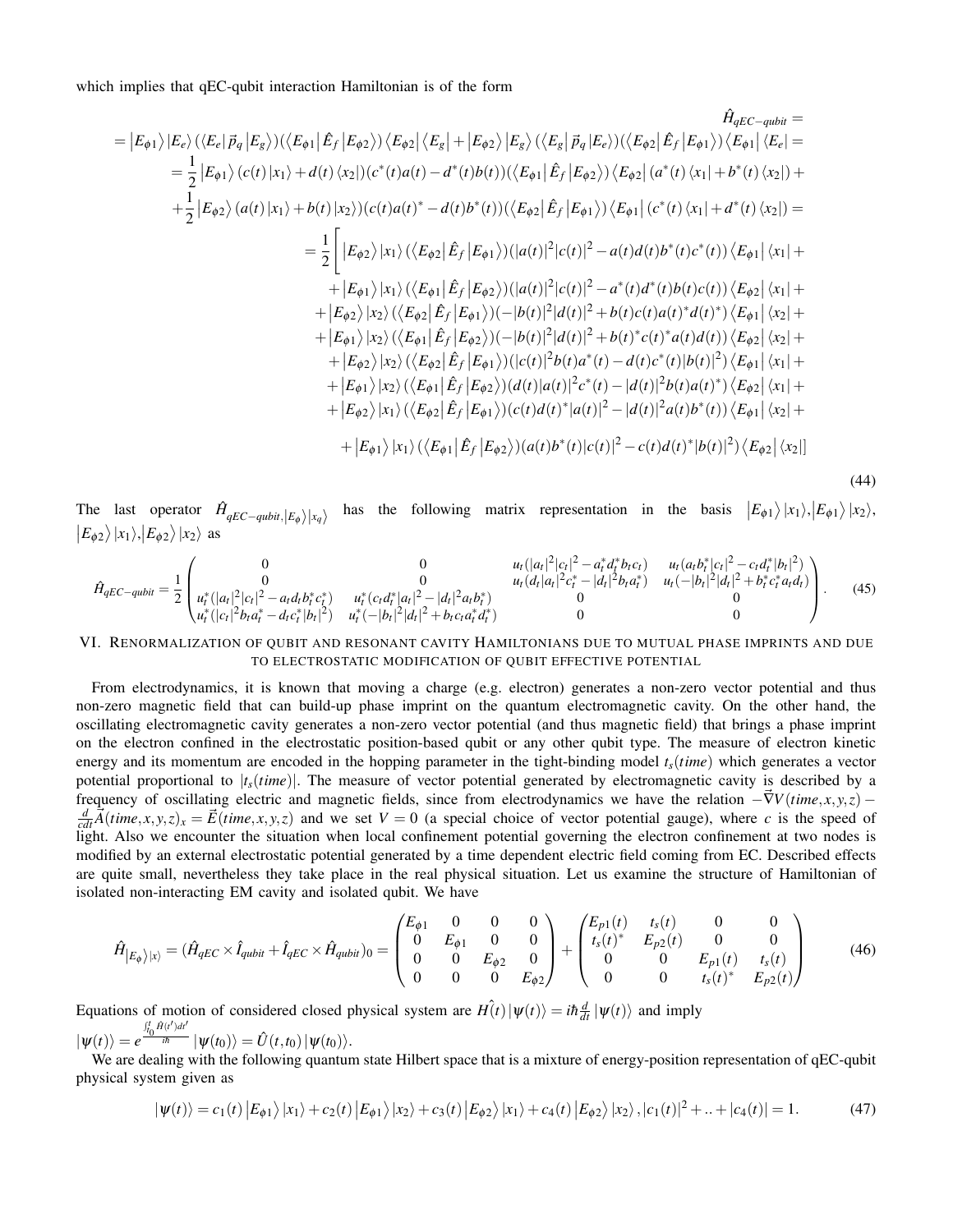Formal definition of the hopping term in the tight-binding model can be given as  $\langle x_1 | \hat{H}_{qubit}(t) | x_2 \rangle = t_{s21}(t)$ ,  $t_{s12}(t) = t_{s21}^*(t)$ ,  $\langle x_2| \hat{H}_{qubit}(t) | x_1 \rangle = t_{s12}(t)$ . On the other hand, the formal definition of electrostatic energy in case of qED can be given as  $\langle E_{\phi 1} | \hat{E}_f(x_{qubit}, t) | E_{\phi 1} \rangle$ ,  $\langle E_{\phi 2} | \hat{E}_f(x_{qubit}, t) | E_{\phi 2} \rangle$ . There is an anticorrelation in the mutual phase imprints that is on the qubit from the electromagnetic cavity and that on the electromagnetic cavity from the qubit. This mutual phase imprint is minimizing the electric and magnetic energy of coupling qubit-qEC system. It has its thermodynamics justification since any given physical system has always such equations of motion that tend to bring the system to an equilibrium and to a possible ground state or to a dynamic equilibrium as it is the case of time crystals considered by Wilczek [\[20\]](#page-19-10) and Sacha [\[21\]](#page-19-11). We can postulate the following structure of renormalized Hamiltonian matrix incorporating phase imprint generated on qubit from qEC.

$$
\hat{H}_{(|E_{\phi}\rangle|x\rangle)_{r1,0}} = (\hat{H}_{qEC} \times \hat{I}_{qubit})_{r1,0} + (\hat{I}_{qEC} \times \hat{H}_{qubit})_{r1,0} = \begin{pmatrix} E_{\phi 1} & 0 & 0 & 0 \\ 0 & E_{\phi 1} & 0 & 0 \\ 0 & 0 & E_{\phi 2} & 0 \\ 0 & 0 & 0 & E_{\phi 2} \end{pmatrix}_{r1,0} + \begin{pmatrix} E_{\phi 1} & 0 & 0 & 0 \\ 0 & E_{\phi 1} & 0 & 0 \\ 0 & 0 & 0 & E_{\phi 2} \end{pmatrix}_{r1,0} + \begin{pmatrix} E_{\phi 1} & 0 & 0 & 0 \\ 0 & E_{\phi 1} & 0 & 0 \\ 0 & 0 & 0 & E_{\phi 2} \end{pmatrix}_{r1,0} + \begin{pmatrix} E_{\phi 1} & 0 & 0 & 0 \\ 0 & E_{\phi 1} & 0 & 0 \\ 0 & 0 & 0 & E_{\phi 2} \end{pmatrix}_{r1,0} + \begin{pmatrix} E_{\phi 1} & 0 & 0 & 0 \\ 0 & E_{\phi 1} & 0 & 0 \\ 0 & 0 & 0 & E_{\phi 2} \end{pmatrix}_{r1,0} + \begin{pmatrix} E_{\phi 1} & 0 & 0 & 0 \\ 0 & E_{\phi 1} & 0 & 0 \\ 0 & 0 & 0 & E_{\phi 2} \end{pmatrix}_{r1,0} + \begin{pmatrix} E_{\phi 1} & 0 & 0 & 0 \\ 0 & 0 & E_{\phi 2} & 0 \\ 0 & 0 & 0 & E_{\phi 2} \end{pmatrix}_{r1,0} + \begin{pmatrix} E_{\phi 1} & 0 & 0 & 0 \\ 0 & 0 & E_{\phi 2} & 0 \\ 0 & 0 & 0 & E_{\phi 2} \end{pmatrix}_{r1,0} + \begin{pmatrix} E_{\phi 1} & 0 & 0 & 0 \\ 0 & 0 & E_{\phi 2} & 0 \\ 0 & 0 & 0 & E_{\phi 2} \end{pmatrix}_{r1,0} + \begin{pmatrix} E_{\phi 1} & 0 & 0 & 0 \\ 0 & 0 & E_{\phi 2} & 0 \\ 0 & 0 & 0 & E_{\phi 2} \end
$$

Taking into account the second renormalization coming from the fact that a moving electron is generating phase imprint on qEC can be only accounted if we consider the unitarian evolution operator. Now it is time to take into account the modification of local-confinement qubit potential by oscillating electromagnetic cavity. We can assume modification of diagonal elmements as  $V_{qED_{\phi_1} \to qubit}(1,t) = V_{a1}(E'_{\alpha x,1}) \sin(\frac{E_{\phi1}t}{\hbar} + p_1), V_{qED_{\phi_2} \to qubit}(1,t) = V_{a2}(E'_{\alpha x,2}) \sin(\frac{E_{\phi2}t}{\hbar} + p_2), V_{qED_{\phi_1} \to qubit}(2,t) =$  $V_{a3}(E'_{\alpha x,1})\sin(\frac{E_{\phi1}t}{\hbar}+p_1), V_{qED_{\phi_2}\rightarrow qubit}(2,t) = V_{a4}(E'_{\alpha x,2})\sin(\frac{E_{\phi2}t}{\hbar}+p_2)$ . We also notice that the time-dependent electric field coming from the EM cavity will modify the potential barrier between nodes 1 and 2 of the position-based qubit. At the first level of approximation, such modification of potential barrier can be expressed in a modification of hopping coefficients by linear renormalization given as  $t_{s12,mod,E_{\phi 1}}(t) = t_s(t)exp(-c_0(V_{a5}(\frac{E'_{\phi x1,1} + E'_{\phi x1,2}}{2})sin(\frac{E_{\phi 1}t}{\hbar} + p_1))$  and  $t_{s12,mod,E_{\phi 2}}(t)$  $t_s(t)exp(-c_0(V_{a5}(\frac{E'_{ox2,1}+E'_{ox2,2}}{2}))sin(\frac{E_{\phi2}t}{\hbar}+p_2)) = P(t)t_s(t)$ . Alternative to the renormalization of hopping parameter can be done by a non-linear renormalization expressed as  $t_{s12,mod}(t) = t_s(t)exp(-c_0(V_{a5}((|c_1(t)|^2 + |c_2(t)|^2))E'_{a1,2})sin(\frac{E_{\phi1}t}{\hbar} + p_1) + (|c_3(t)|^2 +$  $|c_4(t)|^2 V_{\alpha 6}(E'_{\alpha x,2}) \sin(\frac{E_{\phi 2}t}{\hbar}+p_2)$ ). However, such renormalization leads to the fact that the Hamiltonian depends on its eigenstates, and the eigenstates depend on the Hamiltonian so one needs to continue the self-consistency in calculations. Therefore, it is preferable to use a linear renormalization for hopping terms. However, both types of renormalization for hopping terms are possible. We will favor the linear renormalization of hopping parameters due to its mathematical simplicity. However, it seems that non-linear renormalization of hopping parameters is closer to the physical realism.

Via the modifications of the tight-binding model in terms of qubit confinement Hamiltonian, we arrive at the following structure of non-interacting part of qEC-qubit Hamiltonian given as

$$
\hat{H}_{(|E_{\phi}\rangle|x\rangle)_{r2,0}} = (\hat{H}_{qEC} \times \hat{I}_{qubit})_{r2,0} + \hat{I}_{EC} \times \hat{V}(t)_{eff(qED \to qubit)} + (\hat{I}_{qEC} \times \hat{H}_{qubit})_{r2,0} = \begin{pmatrix} E_{\phi1} & 0 & 0 & 0 \\ 0 & E_{\phi1} & 0 & 0 \\ 0 & 0 & E_{\phi2} & 0 \\ 0 & 0 & 0 & E_{\phi2} \end{pmatrix} + \left(\hat{I}_{qEC} \times \hat{I}_{qubit} + p_{1}\right) \begin{pmatrix} V_{a1}(E'_{ox,1})\sin(\frac{E_{\phi1}t}{\hbar} + p_{1}) & 0 & 0 \\ 0 & V_{a2}(E'_{ox,1})\sin(\frac{E_{\phi1}t}{\hbar} + p_{1}) & 0 & 0 \\ 0 & 0 & V_{a1}(E'_{ox,2})\sin(\frac{E_{\phi2}t}{\hbar} + p_{2}) & 0 \\ 0 & 0 & 0 & V_{a2}(E'_{ox,2})\sin(\frac{E_{\phi2}t}{\hbar} + p_{2}) \end{pmatrix}_{r2,0} + (49)
$$

$$
\begin{pmatrix}\nE_{p1}(t) & t_s(t)e^{is_0\int_0^t dt'\langle E_{\phi 1}| \hat{E}_f(x_q,t')|E_{\phi 1}\rangle} & 0 & 0 \\
t_s(t)^*e^{-is_0\int_0^t dt'\langle E_{\phi 1}| \hat{E}_f(x_q,t')|E_{\phi 1}\rangle} & 0 & 0 \\
0 & 0 & E_{p2}(t) & 0 \\
0 & 0 & t_s(t)^*e^{-is_0\int_0^t dt'\langle E_{\phi 2}| \hat{E}_f(x_q,t')|E_{\phi 2}\rangle} & E_{p2}(t) \\
0 & 0 & t_s(t)e^{is_0\int_0^t dt'\langle E_{\phi 2}| \hat{E}_f(x_q,t')|E_{\phi 2}\rangle} & E_{p2}(t)\n\end{pmatrix}_{r2,0}
$$

.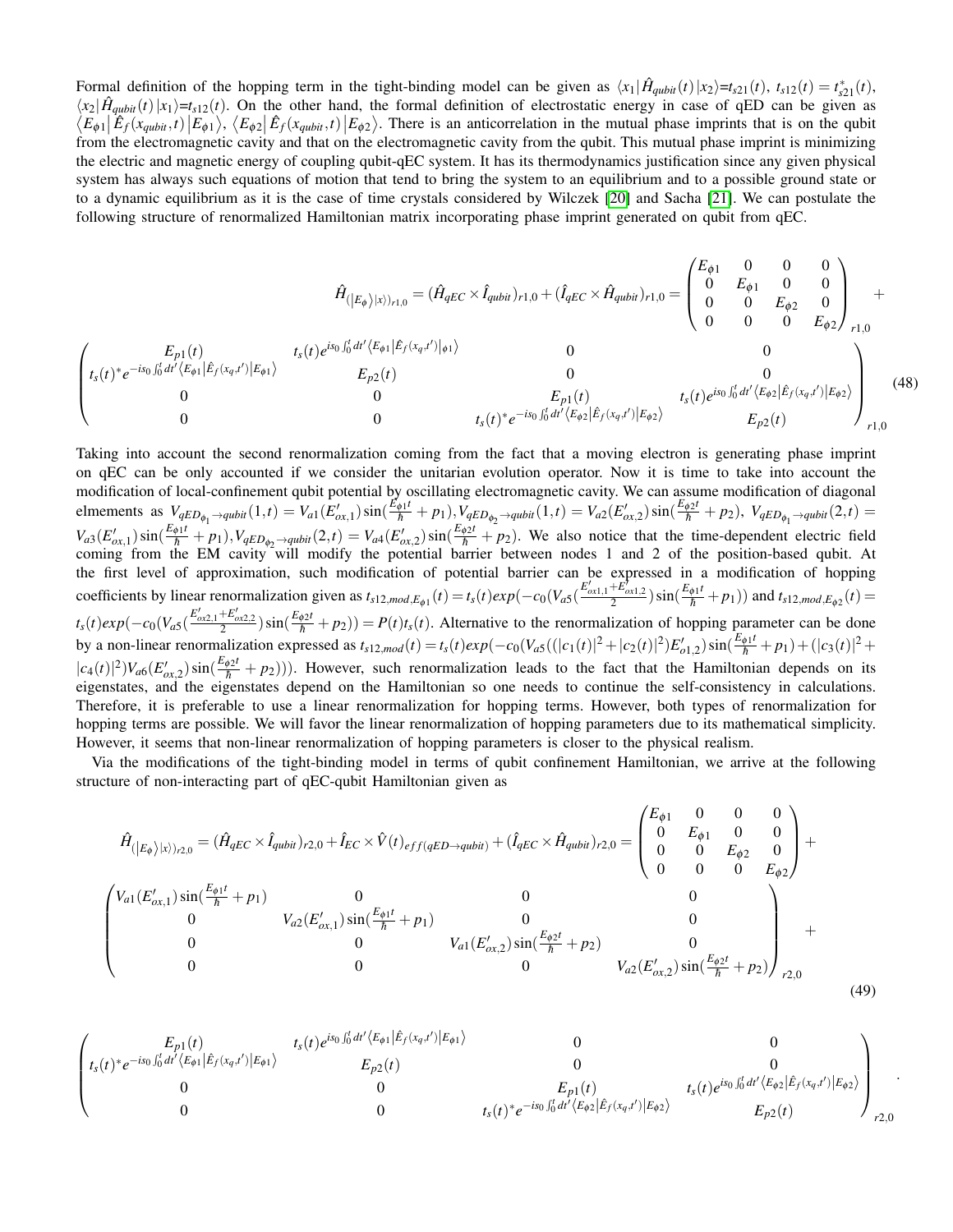Introducting Hamitlonians  $\hat{H}_{eff1}$  and  $\hat{H}_{eff2}$ , we obtain  $\hat{H}_{eff1}$  =

$$
\left(\begin{matrix}E_{p1}(t) & e^{-c_0(V_{a5}(\frac{E'_{a1,1}+E'_{a1,2}}{h}+p_1)}t_{5}(t)e^{is_0\int_a^t dt'\langle E_{\phi 1}|}\hat{E}_f(x_q,t')|E_{\phi 1}\rangle\\ e^{-c_0(V_{a5}(\frac{E'_{a1,1}+E'_{a1,2}}{h}+p_1)}t_{5}(t)e^{is_0\int_a^t dt'\langle E_{\phi 1}|}\hat{E}_f(x_q,t')|E_{\phi 1}\rangle\\ E_{p2}(t)\end{matrix}\right).
$$

and  $\hat{H}_{eff2}$  =

$$
\left(\begin{matrix}E_{p1}(t) & e^{-c_0(V_{a5}(\frac{E'_{a2,1}+E'_{a2,2}}{h}+\rho_2))}E_{p1}(t) & e^{-c_0(V_{a5}(\frac{E'_{a2,1}+E'_{a2,2}}{h}+\rho_2))}E_{p2}(t)e^{is_0\int_{0}^{t}dt'\langle E_{\phi 2}|\hat{E}_{f}(x_q,t')|E_{\phi 2}\rangle} \\ e^{-c_0(V_{a5}(\frac{E'_{a2,1}+E'_{a2,2}}{h}+\rho_2))}E_{p2}(t) & E_{p2}(t)\end{matrix}\right).
$$

The alternative stage of renormalization of qubit Hamiltonian is due to the modifications of hopping parameters as by  $t_s(t) \rightarrow$  $t_{s12,mod}(t)$ . In such a case, we obtain alternative definitions of  $\hat{H}_{eff1}$  and  $\hat{H}_{eff2}$  given as

$$
\hat{H}_{eff1} = \begin{pmatrix} E_{p1}(t) & P(t)t_s(t)e^{is_0\int_0^t dt'\langle E_{\phi 1}|\hat{E}_f(x_q,t')|E_{\phi 1}\rangle} \\ P(t)t_s(t)e^{is_0\int_0^t dt'\langle E_{\phi 1}|\hat{E}_f(x_q,t')|E_{\phi 1}\rangle} & E_{p2}(t) \end{pmatrix},
$$
\n
$$
\hat{H}_{eff2} = \begin{pmatrix} E_{p1}(t) & P(t)t_s(t)e^{is_0\int_0^t dt'\langle E_{\phi 2}|\hat{E}_f(x_q,t')|E_{\phi 2}\rangle} \\ P(t)t_s(t)e^{is_0\int_0^t dt'\langle E_{\phi 2}|\hat{E}_f(x_q,t')|E_{\phi 2}\rangle} & E_{p2}(t) \end{pmatrix}.
$$

Finally, we can write the renormalized non-interacting Hamiltonian of the qEC-qubit system as

$$
\hat{H}_{(|E_{\phi}\rangle|x\rangle)_{r2,0}} + \hat{H}_{qEC-qubit} = (\hat{H}_{qEC} \times \hat{I}_{qubit})_{r2,0} + (\hat{I}_{QEC} \times \hat{H}_{qubit}) + \hat{I}_{EC} \times \hat{V}(t)_{eff(qED-qubit}) + (\hat{I}_{qEC} \times \hat{H}_{qubit})_{r2,0} =
$$
\n
$$
= \begin{pmatrix}\nE_{\phi 1} & 0 & 0 & 0 \\
0 & E_{\phi 1} & 0 & 0 \\
0 & 0 & E_{\phi 2} & 0 \\
0 & 0 & 0 & E_{\phi 2}\n\end{pmatrix} + \begin{pmatrix}\nE_{p1}(t) & t_{s12}(t) & 0 & 0 \\
t_{s12}(t)^* & E_{p2}(t) & 0 & 0 \\
0 & 0 & E_{p1}(t) & t_{s12}(t) \\
0 & 0 & 0 & E_{p1}(t) & t_{s12}(t) \\
0 & 0 & 0 & 0 & E_{p2}(t)\n\end{pmatrix} +
$$
\n
$$
+ \begin{pmatrix}\nV_{a1}(E'_{\alpha x,1})\sin(\frac{E_{\phi 1}t}{\hbar} + p_{1}) & 0 & 0 \\
0 & 0 & V_{a2}(E'_{\alpha x,2})\sin(\frac{E_{\phi 2}t}{\hbar} + p_{2}) & 0 \\
0 & 0 & V_{a2}(E'_{\alpha x,2})\sin(\frac{E_{\phi 2}t}{\hbar} + p_{2}) & 0 \\
0 & 0 & V_{a2}(E'_{\alpha x,2})\sin(\frac{E_{\phi 2}t}{\hbar} + p_{2})\n\end{pmatrix}_{r2,0} + \begin{pmatrix}\n0 & 0 & 0 \\
u_{t}(|a_{t}|^{2}|c_{t}|^{2} - a_{t}d_{t}^{*}b_{t}c_{t}) & u_{t}(a_{t}b_{t}^{*}|c_{t}|^{2} - c_{t}d_{t}^{*}|b_{t}|^{2}) \\
0 & 0 & V_{a2}(E'_{\alpha x,2})\sin(\frac{E_{\phi 2}t}{\hbar} + p_{2}) & 0 \\
u_{t}(|a_{t}|^{2}|c_{t}|^{2} - a_{t}d_{t}^{*}|b_{t}|^{2}) & u_{t}(d_{t}|a_{t}|^{2}c_{t}^{*} - |
$$

It will be convenient to introduce the notation  $\hat{H}_s = \begin{pmatrix} u_t(|a_t|^2|c_t|^2 - a_t^*d_t^*bc_t) & u_t(a_t b_t^*|c_t|^2 - c_t d_t^*|b_t|^2) \\ u(t,d|x|^2 + d_t^*d_t^*bc_t & u(t,h)^2d_t^*d_t^*d_t^* \end{pmatrix}$  $u_t( + d_t |a_t|^2 c_t^* - |d_t|^2 b_t a_t^*)$   $u_t( - |b_t|^2 |d_t|^2 + b_t^* c_t^* a_t d_t)$ ). In most cases,  $V_{a1}(E'_{ox,1}) \approx$  $V_{a2}(E'_{ox,1})$  and  $V_{a1}(E'_{ox,2}) \approx V_{a2}(E'_{ox,2})$  and with  $V_{a1}(E'_{ox,1}) \neq V_{a1}(E'_{ox,2})$ . In this approach, the qubit is interacting only with one electromagnetic mode of cavity. It is encoded in  $u_t(1) = \lambda_0(1) E'_{\text{ox}1} e^{\frac{1}{h^1} - (E_{\phi1} - E_{\phi2})t}$ . In a general case having *k*-th mode of electromagnetic field of qEC, we have  $u_t(k) = \lambda_0(k) E_{\text{ox}k}' e^{\frac{-1}{\hbar}(E_{\phi_k} - E_{\phi_{k+1}})t}$ . We can control the structure of this Hamiltonian by electrical signals applied to the gates of positiondependent qubit (Fig. 2) which will have its effect on  $E_{p1}(t)$ ,  $E_{p2}(t)$ ,  $t_{s12}(t)$ , coefficients  $a(t)$ ,  $b(t)$ ,  $c(t)$  and  $u(t)$ . Let us analyze the situation of qubit A and qubt B interacting with the EM cavity by Jaymes Cumming Hamiltonian (qcA-qEC-qcB) with the case when they have also mutual interaction by meas of electrostatic repulsion. It leads the quantum state spanned by eight basic states  $|E_{\phi 1}\rangle |x_{1a}\rangle |x_{1b}\rangle$  $|E_{\phi 1}\rangle |x_{1a}\rangle |x_{2b}\rangle, |E_{\phi 1}\rangle |x_{2a}\rangle |x_{1b}\rangle, |E_{\phi 1}\rangle |x_{2a}\rangle |x_{2b}\rangle, |E_{\phi 2}\rangle |x_{1a}\rangle |x_{1b}\rangle, |E_{\phi 2}\rangle |x_{1a}\rangle |x_{2b}\rangle, |E_{\phi 2}\rangle |x_{2a}\rangle |x_{1b}\rangle, |E_{\phi 2}\rangle |x_{2a}\rangle |x_{2b}\rangle$  so we have

$$
|\psi\rangle_t = \gamma_1(t) |E_{\phi 1}\rangle |x_{1a}\rangle |x_{1b}\rangle + ... + \gamma_8(t) |E_{\phi 2}\rangle |x_{2a}\rangle |x_{2b}\rangle, |\gamma_1(t)|^2 + ... + |\gamma_8(t)|^2 = 1.
$$
\n(51)

By reference to Fig. 2. we introduce the Coulomb interaction terms  $E_c(1,1') = \frac{q^2}{d_a}$  $\frac{q^2}{d_{1,1^{\prime}}}, E_c(1,2^{\prime}) = \frac{q^2}{d_{1,2}}$  $\frac{q^2}{d_{1,2^{\prime}}},E_c(2,1^{\prime})=\frac{q^2}{d_{2,1}}$  $\frac{q^2}{d_{2,1^{\prime}}},E_c(2,2^{\prime})=\frac{q^2}{d_{2,2^{\prime}}}$  $\frac{q}{d_{2,2'}}$ . In addition, we will assume that the electron in qubit A moving between nodes 1 and 2 will generate a vector potential that will bring the phase imprint on qubit B and, reversely, the electron in qubit B moving between nodes 1' and 2' will generate a vector potential that will affect qubit A. It is the Aharonov-Bohm effect and moving qubits will generate the mutual phase imprints that will contribute to decoherence time *T*<sup>2</sup> of qubits. Those mutual phase imprints will have a tendency to be anticorrelated since energy of magnetic field of such a physical system will tend to be minimized. Therefore, for q-state  $|E_{\phi(1(2)})|1\rangle|1\rangle$ , we will have renormalization of hopping constant of qubit A as  $t_{s12,a}(t) \rightarrow$  $\overline{1}$  $t_{s12,a}(t)e^{is_b\int_0^t dt' \langle x1'| \hat{H}_B | x2' \rangle}$  and at the same time renormalization of the hopping constant of qubit B as  $t_{s1'2',b}(t) \to t_{s1'2',a}(t)e^{is_a\int_0^t dt' \langle x1| \hat{H}_A(t') | x2 \rangle}$ .  $d_{s12,a}(t)e^{-s_3e^{-s_4t}}$  and at the same time renormalization of the nopping constant of qubit **B** as  $d_{s12',b}(t) \rightarrow d_{s12',a}(t)e^{-s_3e^{-s_4t}}$ .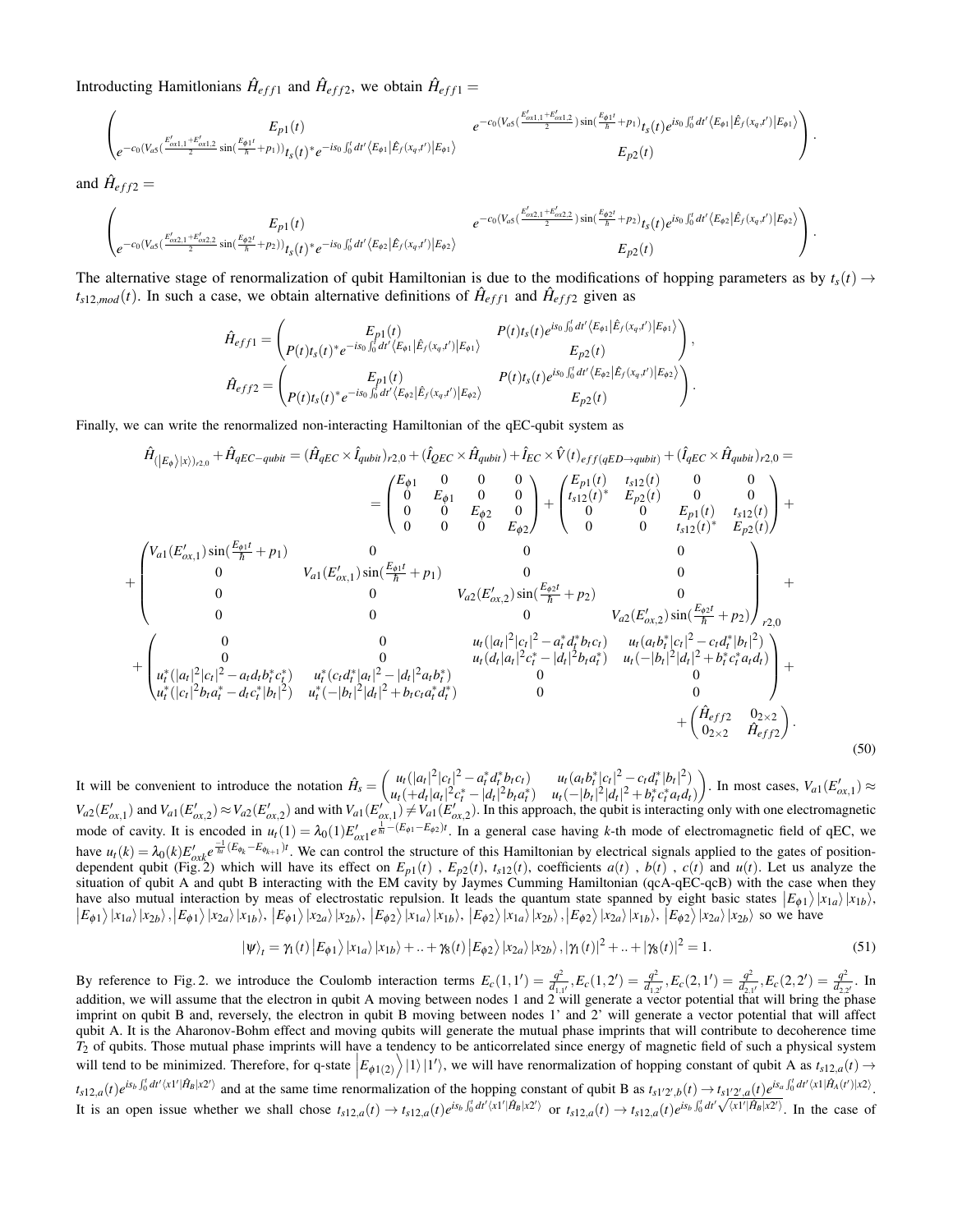qcA-qEC-qcB, in most simplistic approach we are given an 8×8 system Hamiltonian that is after 3-rd renormalization step and is of the following form

$$
\begin{array}{c} \hat{H}_{(|E_{\phi}\rangle||\psi\rangle_{A,0},a-b}+\hat{H}_{A-B}+\hat{H}_{qEC-qubit}=\hat{(H}_{qEC}\times\hat{I}_{qubit,a}\times\hat{I}_{qubit,a}\times\hat{I}_{qubit,a}\times\hat{I}_{qubit,a}\times\hat{I}_{qubit,a}+\hat{I}_{GCC}\times\hat{H}_{qubit,a}\times\hat{I}_{qubit,a}\times\hat{I}_{qubit,a}\times\hat{I}_{qubit,a}\times\hat{I}_{qubit,a}\times\hat{I}_{qubit,a}\times\hat{I}_{qubit,a}\times\hat{I}_{qubit,a}\times\hat{I}_{qubit,a}\times\hat{I}_{qubit,a}\times\hat{I}_{qubit,a}\times\hat{I}_{qubit,a}\times\hat{I}_{qubit,a}\times\hat{I}_{qubit,a}\times\hat{I}_{qubit,a}\times\hat{I}_{qubit,a}\times\hat{I}_{qubit,a}\times\hat{I}_{qubit,a}\times\hat{I}_{qubit,a}\times\hat{I}_{qubit,a}\times\hat{I}_{qubit,a}\times\hat{I}_{qubit,a}\times\hat{I}_{qubit,a}\times\hat{I}_{qubit,a}\times\hat{I}_{qubit,a}\times\hat{I}_{qubit,a}\times\hat{I}_{qubit,a}\times\hat{I}_{qubit,a}\times\hat{I}_{qubit,a}\times\hat{I}_{qubit,a}\times\hat{I}_{qubit,a}\times\hat{I}_{qubit,a}\times\hat{I}_{qubit,a}\times\hat{I}_{qubit,a}\times\hat{I}_{qubit,a}\times\hat{I}_{qubit,a}\times\hat{I}_{qubit,a}\times\hat{I}_{qubit,a}\times\hat{I}_{qubit,a}\times\hat{I}_{qubit,a}\times\hat{I}_{qubit,a}\times\hat{I}_{qubit,a}\times\hat{I}_{qbit,a}\times\hat{I}_{qbit,a}\times\hat{I}_{qbit,a}\times\hat{I}_{qbit,a}\times\hat{I}_{qbit,a}\times\hat{I}_{qbit,a}\times\hat{I}_{qbit,a}\times\hat{I}_{qbit,a}\times\hat{I}_{qbit,a}\times\hat{I}_{qbit,a}\times\hat{I}_{qbit,a}\times\hat{I}_{qbit,a}\times\hat{I}_{qbit,a}\times\hat{I}_{qbit,a}\times\hat{I}_{qbit,a}\times\hat{I}_{qbit,a}\times\hat{I}_{qbit,a}\times\hat{I}_{qbit,a}\times\hat{I}_{qbit,a}\times\hat{I}_{qbit,a}\times\hat{I}_{qbit,a}\times\hat{I}_{qbit,a}\times\hat{
$$

where we have introduced the notation

 $+$ 

$$
\hat{H}_{s,a} = \begin{pmatrix}\nu_{t,a} (+|a_{t,a}|^2 | c_{t,a}|^2 - a_{t,a}^* d_{t,a}^* b_t c_{t,a}) & u_{t,a} (+a_{t,a} b_{t,a}^* | c_{t,a}|^2 - c_{t,a} d_{t,a}^* | b_{t,a}|^2) \\
u_{t,a} (+d_{t,a} | a_{t,a}|^2 c_{t,a}^* - |d_{t,a}|^2 b_{t,a} a_{t,a}^*) & u_{t,a} (-|b_{t,a}|^2 | d_{t,a}|^2 + b_{t,a}^* c_{t,a}^* a_{t,a} d_{t,a})\n\end{pmatrix},
$$
\n
$$
\hat{H}_{s,b} = \begin{pmatrix}\nu_{t,b} (+|a_{t,b}|^2 | c_{t,b}|^2 - a_{t,b}^* d_{t,b}^* b_t c_{t,b}) & u_{t,b} (+a_{t,b} b_{t,b}^* | c_{t,b}|^2 - c_{t,b} d_{t,b}^* | b_{t,b}|^2) \\
u_{t,b} (+d_{t,b} | a_{t,b}|^2 c_{t,b}^* - | d_{t,b}|^2 b_{t,b} a_{t,b}^*) & u_{t,b} (-|b_{t,b}|^2 | d_{t,b}|^2 + b_{t,b}^* c_{t,b}^* a_{t,b} d_{t,b})\n\end{pmatrix},
$$
\n(52)

Here  $u_{t,a(b)}$  refers to qubit A or to qubit B and the formula for u for given qubit was pointed by equation [38.](#page-13-0) The proposed renormalized qcA-qEC-qcB Hamiltonian has a very rich class of solutions and gives a possibility for studying entanglement dependence between three involved quantum systems what can be obtained using von-Neumman entropy that for the limited cases will have analytic form expressed by elementary functions. It is quite straightforward to follow the reasoning for *N* interacting position-based qubits with electromagnetic cavity with *k* resonating modes.

# VII. CONCLUSION

By imposing an occupancy of energetic state on one position-based qubit entangled to a radiation coming from a quantum coherent resonant cavity, we are enforcing the other qubit to change its state accordingly. It can be the base for the quantum